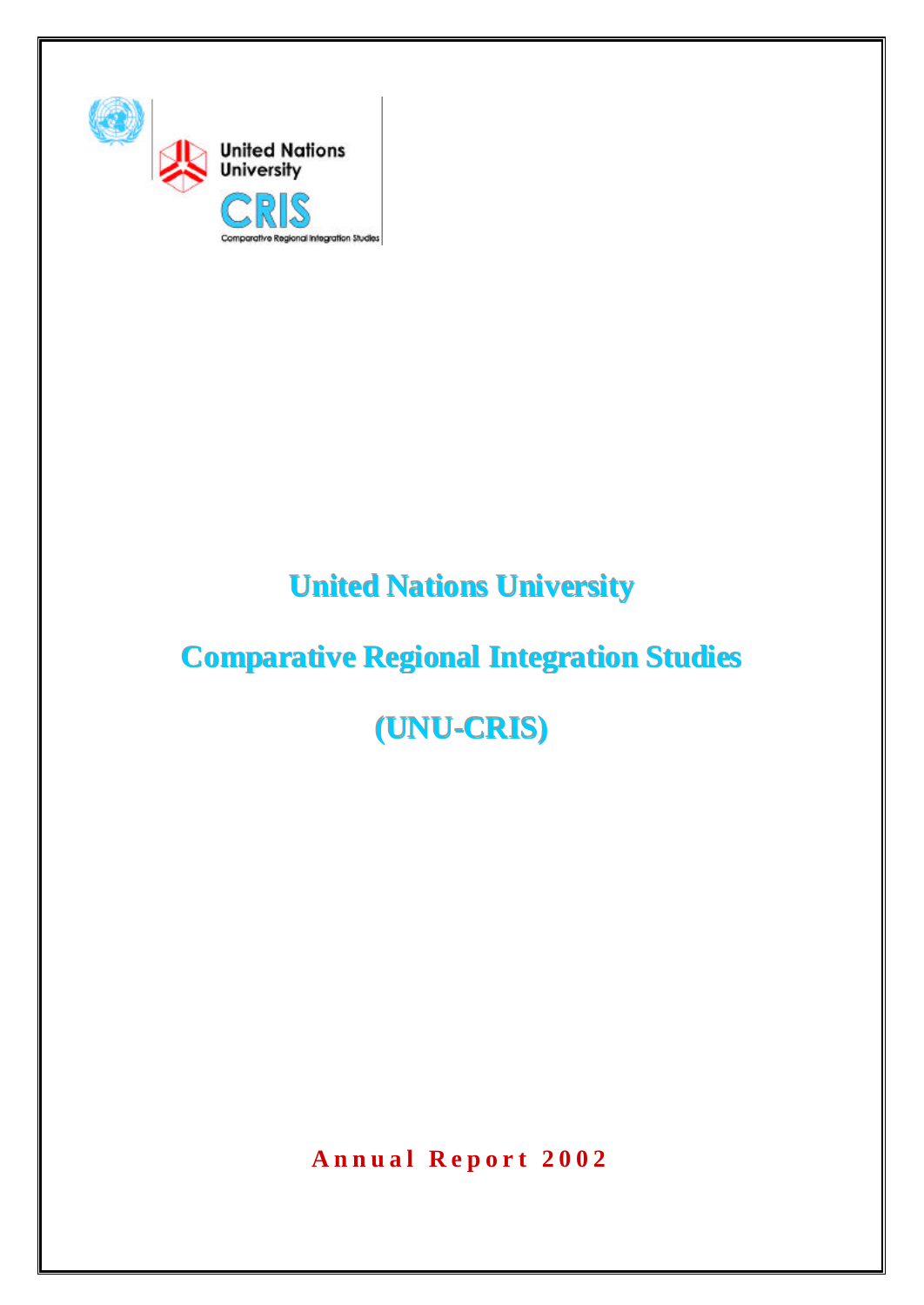# **Content**

#### *Director's message*

- *1. Introduction*
- *2. The UNU/CRIS governance structure*
- *3. The academic programme*
- *4. Personnel/staffing situation*
- *5. Accounts*

#### *Annexes*

- *1. Publications*
- *2. Academic meetings and events organised*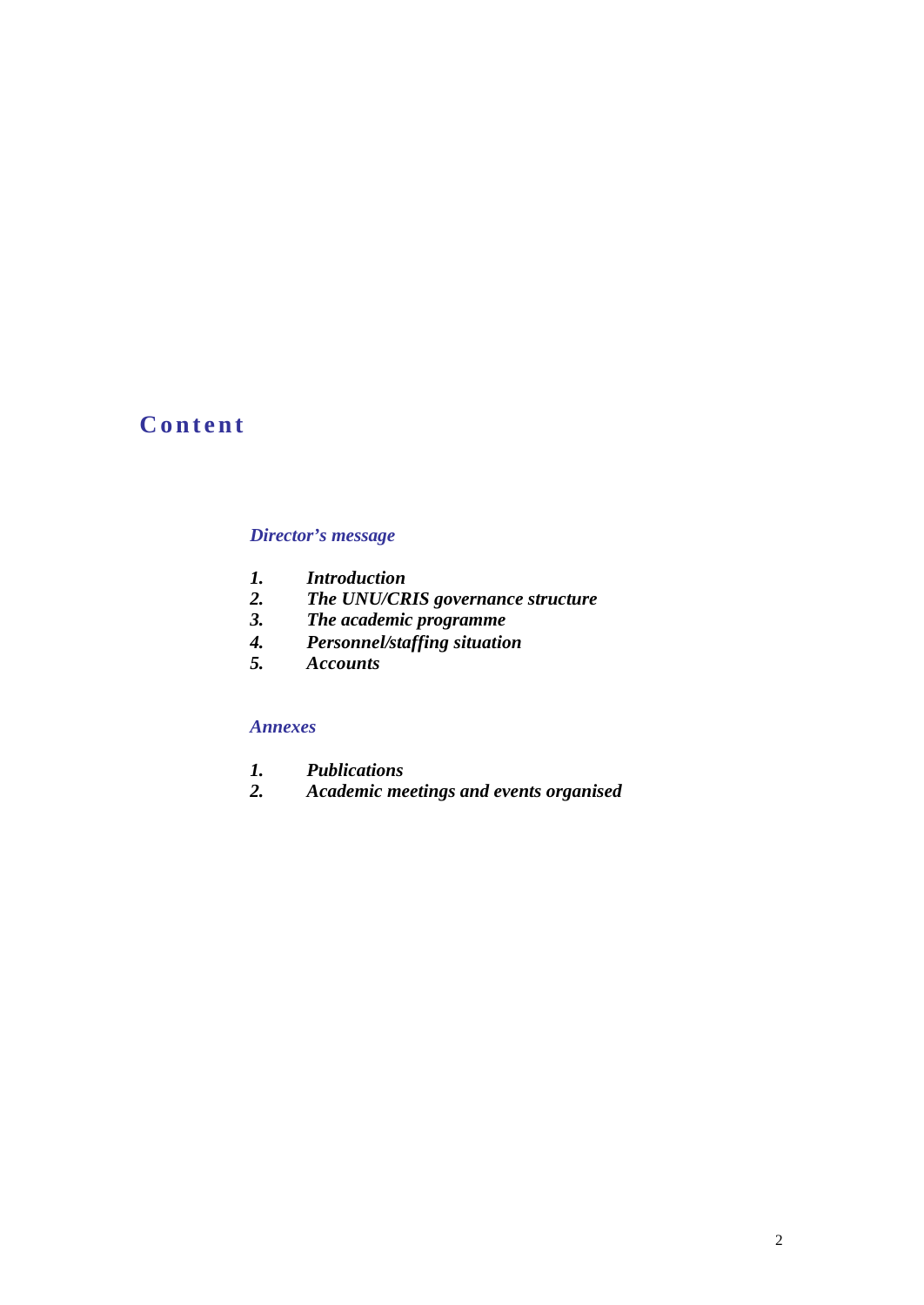# **Director's message**

*Regional integration has become more important in a world increasingly characterised by globalisation, complexity and uncertainty. In the past decade there has been an increase in the number of regional integration agreements, together with a renewal and strengthening of many existing integration arrangements. Regional integration is no longer concerned with trade but also with cooperation along different dimensions such as culture, politics, security and diplomacy. Therefore, we can see that regionalism presents new challenges to governance models all over the world.*

*UNU/CRIS wants to develop a prospective approach to regional integration that focuses on the multi-level characteristics of regional integration and upon the embedding of any given regional integration scheme in ongoing changes in the world order system. Also, we need to deepen our understanding of how regionalisation can help developing countries to benefit from the processes of globalisation and to protect themselves from the dark sides of globalisation.*

*This report offers information on the start-up of UNU/CRIS, a research and training programme of the United Nations University focused on comparative regional integration studies. 2002 was an exiting year for UNU/CRIS as the number of researchers and research projects increased and first results became available.*

**UNU/CRIS in 2002; some facts and figures…**

- ¸ **14 workshops and conferences were organised;**
- ¸ **10 projects in collaboration with more than 30 partners started;**
- more than 30 papers and publications were produced;
- ¸ **16 % of the budget came from external contracts.**

*The mission of UNU/CRIS is to contribute towards achieving the universal goals of the UN through comparative and interdisciplinary research and training for better understanding of the processes and impact of intra- and inter-regional integration. Our aim is to build policy-relevant knowledge about new forms of governance and co-operation, and to contribute to capacity building on issues of integration and co-operation particularly in developing countries. In the pursuit of this aim, we will work in partnership with initiatives and centres throughout the world that are concerned with issues of integration and cooperation, and that share our concerns and values.* 

*In 2002 we have built up the internal capacity and external networks to realise this mission. We also developed a strategic plan for the next two years. I hope this report will demonstrate that UNU/CRIS is well on track.*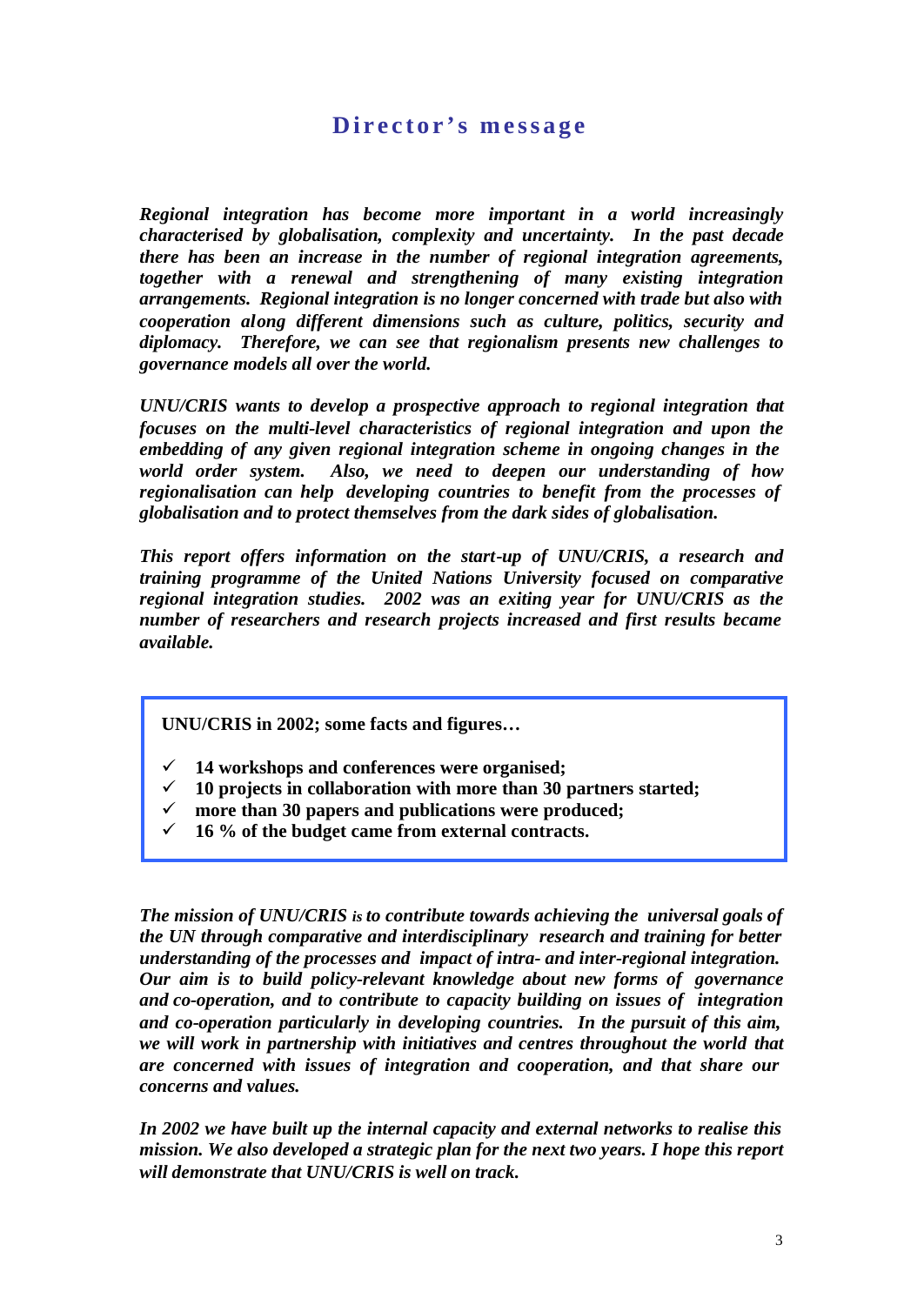*We look forward to this future phase with enthusiasm and energy, and express the hope that our work will bring benefit to both students and practitioners in the area of regional integration, in every part of the world.*

*Luk Van Langenhove, Director*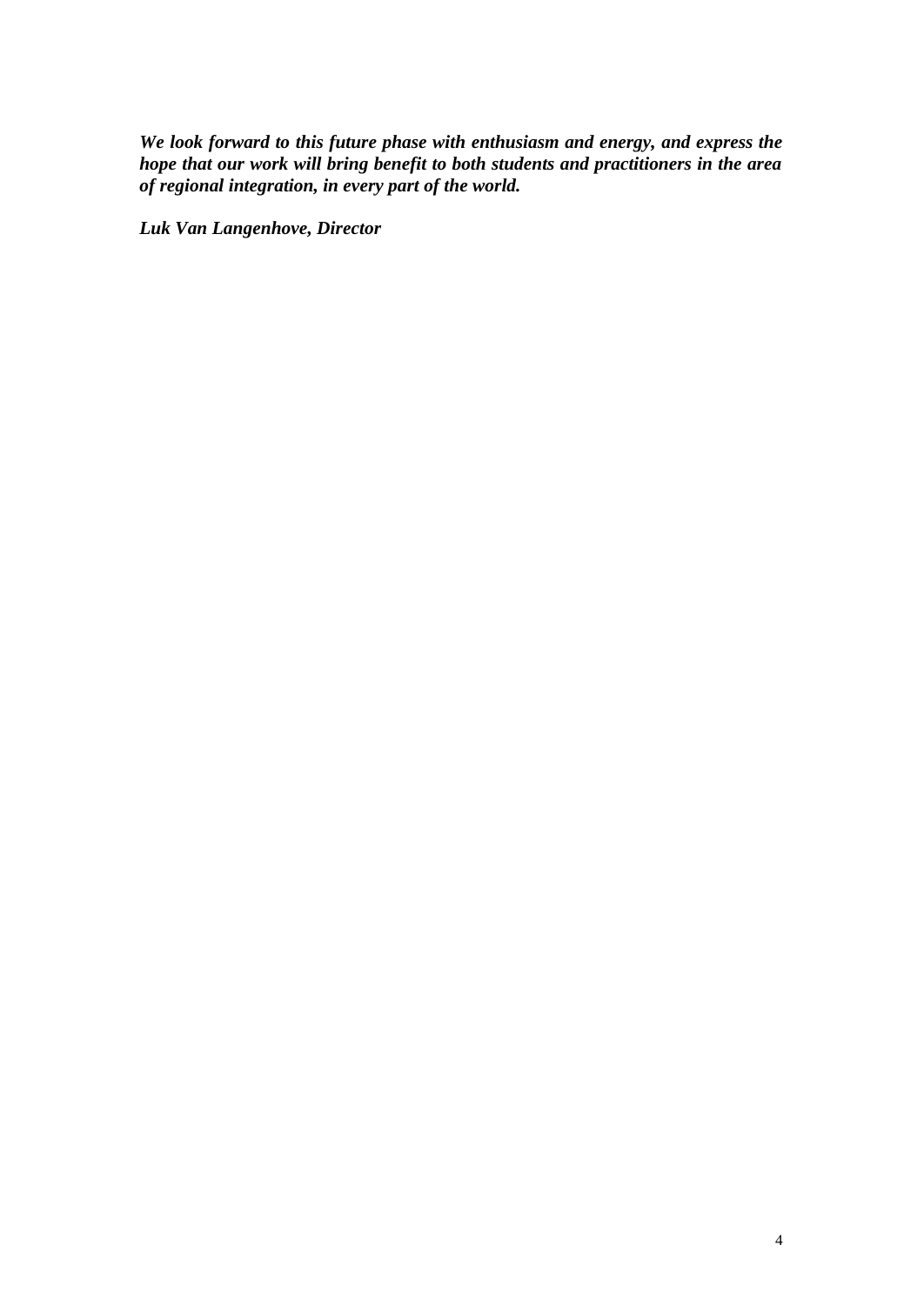# *1. Introduction*

Regional integration has become much more important in the contemporary world, as societies face the increasing complexities that are the result of globalisation. Societies all across the globe face uncertainty and insecurity, and have to find ways of coping with the many challenges in a world that has become much more integrated and interdependent. One way of surviving and prospering is by acting collectively at the regional level to initiate policies, programmes and private-sector endeavours across a regional space, with the ultimate objective of raising the level of welfare for all.

The past decade has witnessed a striking increase in the number of regional integration agreements throughout the world. Over the same period, we can see a renewal and strengthening of many existing integration agreements. Not all of these regional integration agreements take the same form nor do these arrangements adopt the same structures to be found in European regional integration. Instead, we can see new forms emerging in some cases, the gradual evolving of existing regional arrangements, and above all a renewed willingness by states and non-state actors to cooperate at the level of the region.

It is clear that forms of regional integration differ with respect to both the institutional structures and the type of cooperative arrangements agreed by the actors involved. While some favour a supranational, institutional structure upon which to organise cooperative activities, other countries prefer a looser, inter-governmental framework that leaves greater scope for decision-making at the national level.

Looking at the diversity of arrangements, it is clear that countries and groups of countries display certain preferences for one form of cooperation over another. What may or may not be so clear is why these preferences prevail over others, and even less obvious is whether the selection of a cooperative arrangement will deliver the maximum benefits for the parties involved.

The renewed interest in regionalism in both advanced and developing countries has not produced similar results as far as regional integration is concerned. Motivations differ among the countries that embark upon regional integration. Some seek limited outcomes in terms of economic integration and trade liberalisation, or even more restricted integration over narrow sectoral areas. Research shows that we cannot judge the level of regional integration by referring to the name by which actors choose to define their agreement. So that what is loosely referred to as a free trade area may in practice be something much narrower than that. Even the prospect of setting up a free trade area will challenge certain interests that may not be able to compete in a liberalised regional trading area. These interests will therefore seek to influence the political decision-makers, in order to restrict the scope of a proposed free-trade area and thus protect their own sectoral interests.

While domestic interests thus help to shape the ultimate form of regional integration, and may also determine the type of cooperative arrangements, effectively setting limitations on what can be created, there may be distinct limits unintentionally created as a result of ambitious plans for regional integration.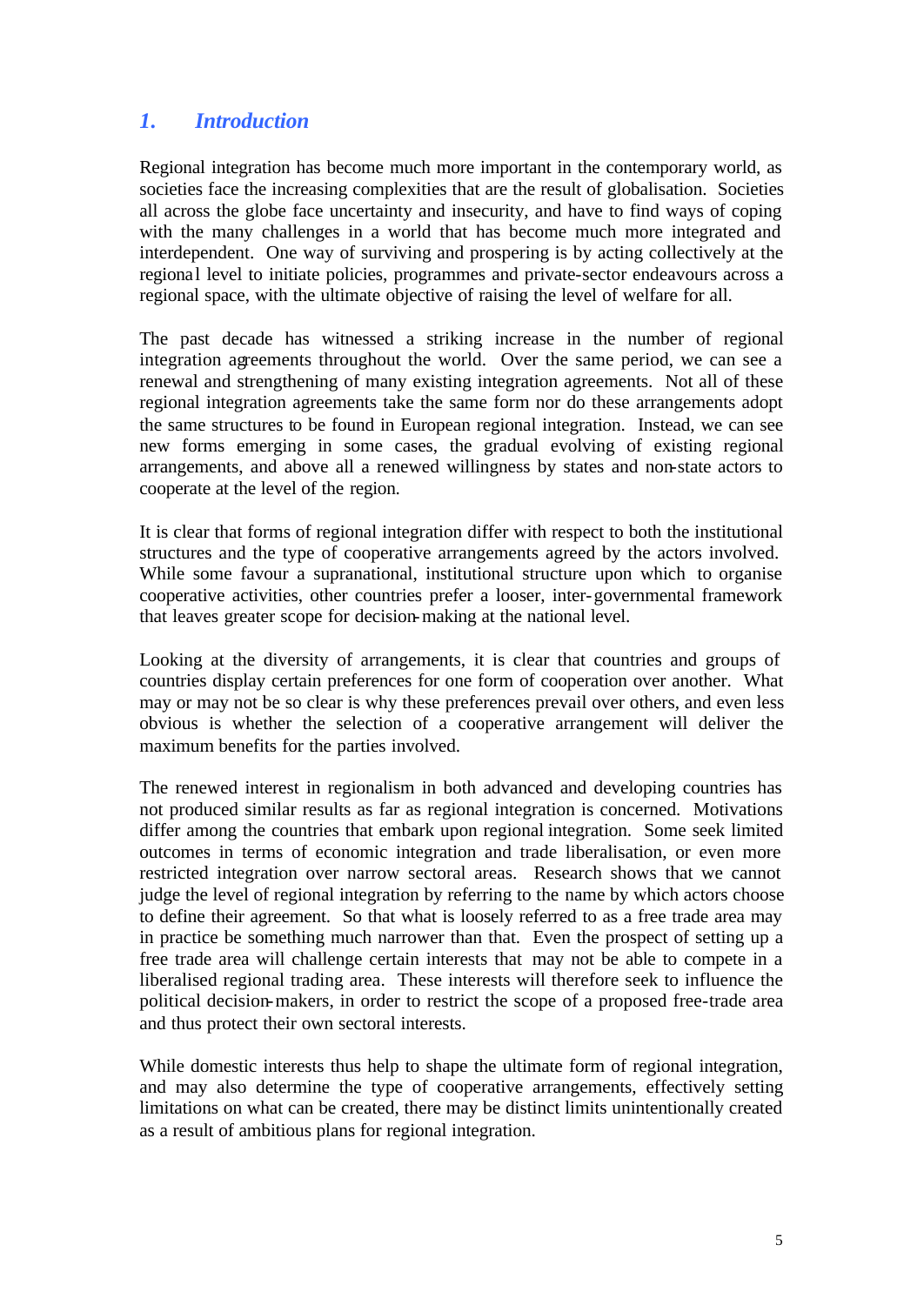If actors decide to press ahead with regional integration covering a large geographic area and a wide arena of activities, of policy areas and policy networks, there may be practical limitations on what can be achieved within a certain timescale. When most African countries made the commitment in 2002 to establish the continent-wide African Union, they were articulating a vision outlined in the late 1950s by Ghana's first post-colonial leader, Kwame Nkrumah. But many leaders recognise that such a vision cannot be realised without the preliminary steps being taken towards sustained cooperation at local and regional level.

The basis for cooperation exists when individual governments and non-governmental actors recognise that they share common interests and acknowledge the possibility that cooperative activities could offer a way of protecting and advancing those interests. It is not essential to such cooperation that all interests should be held in common, but it is important that individual actors do not regard cooperation as a zero sum game. In other words, regional integration should be able to offer benefits but not at the cost of certain interests within the region.

Political questions therefore lie at the heart of proposals for regional integration, and political choices must be made as the processes of integration develop. These processes are complex, even in the most uncomplicated arrangements for regional integration. The decision by a group of countries to liberalise trade among themselves will of necessity have implications for the rules, procedures, and norms already in place in each country. Rules and procedures that were developed in the social and political context of another time in history may now have to be reviewed, redrafted or even replaced in order to fulfil the new obligations and commitments associated with the agreement to liberalise trade. So rules on tariffs, product standards and design specifications become the subject of examination by those policy-makers who are tasked with the responsibility of enforcing a free trade agreement entered into by the national government.

Of course, changing the rules is not sufficient to guarantee that integration will eventually come about. Does integration really work in practice to produce what the actors (governments, policy-makers, and non-state actors) intended? The answer to this question can only be found by looking at the outcomes, and by measuring those outcomes against a set of pre-determined qualitative and quantitative indicators. Even the simplest form of regional integration will be associated with multiple outcomes that extend beyond the goal of trade liberalisation – creating jobs, reducing poverty, raising the quality of life and promoting a balanced economic development are all important goals in the regional integrations schemes in Africa, Latin America, Asia as much as in Europe. Other goals may be given different emphasis depending on individual, regional circumstances. The preservation of security, the restoration of peace and the guarantee of political and social stability can be counted as key priorities for all governments, but these goals take on special significance in those countries and regions of the world that cannot yet take such public goods for granted in the way that Europe managed to do so long before the end of the twentieth century. In Africa, regional integration must therefore deliver many solutions to a range of pressing problems in the economic, political, social and security arenas. Finding the most appropriate model of regional integration (even assuming there is one) may be a question of trial and error. It is most certainly a question of making the political choice that is acceptable to the parties concerned, that maximises the benefits for all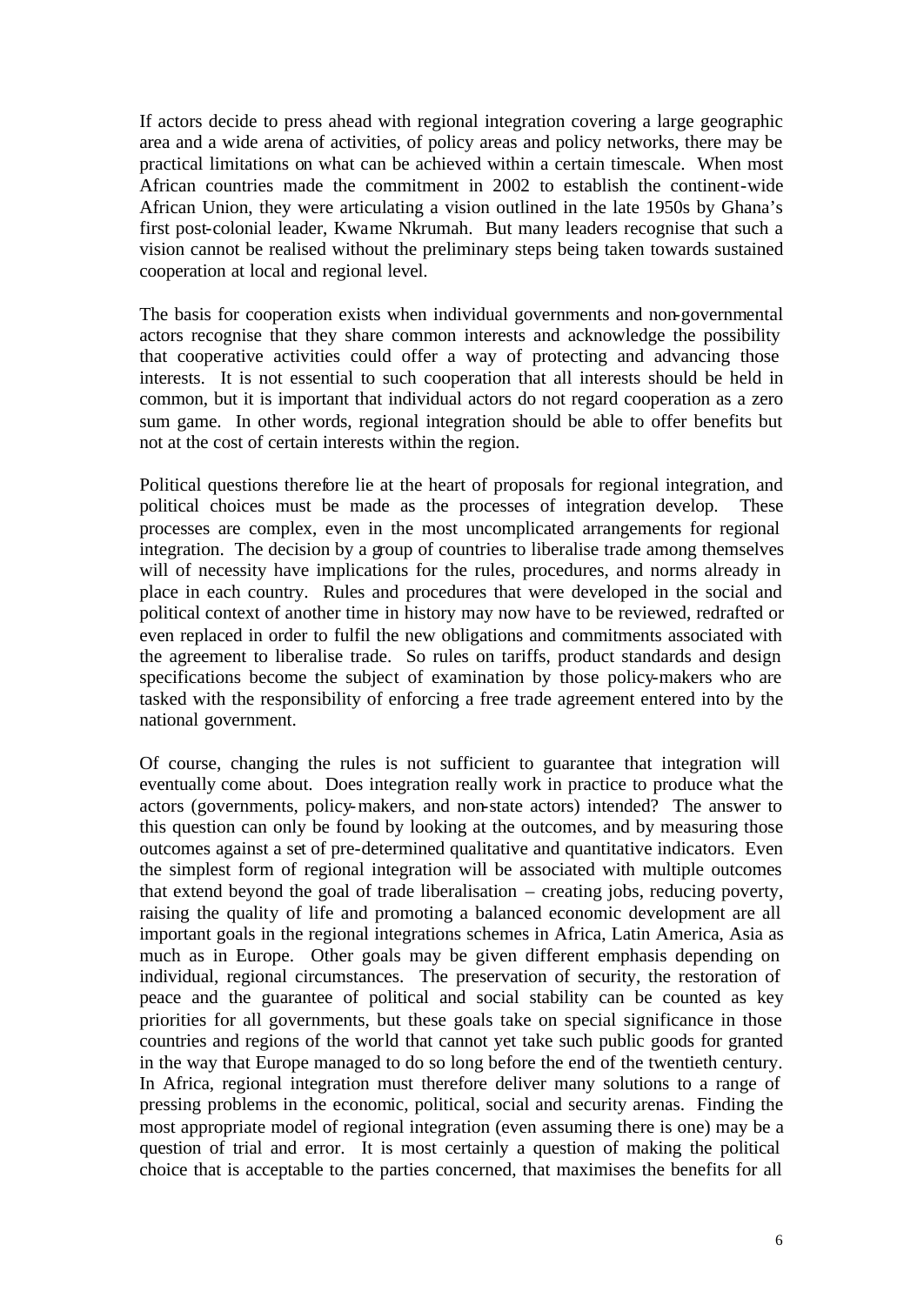the countries involved while minimising the disruption and costs. There is no model of regional integration with general applicability to all circumstances and all regions. But the challenge for all countries that are involved in regional integration is to find workable solutions to common problems within the context of a regional cooperation framework. UNU/CRIS has set itself the task of assisting the developing countries to meet these challenge s.

Regional integration is itself a complex process of interaction at many different levels, encompassing a diverse range of actors across the spectrum from the sub-national to the supra-national level. There is a consensus among many analysts and scholars that regional integration is an outcome or reaction to the complex processes associated with the phenomena of globalisation. But there are other, distinct forces driving regional integration that may emanate from the domestic and regional level. We need to deepen our understanding of these diverse driving forces, in order to be able to explain and to predict where the processes might lead. Moreover, we need to deepen our understanding of how regionalisation can help developing countries to benefit from the processes of globalisation, and to counter the adverse effects of such processes upon the social and political community.

Has globalisation gone too far? The question has been asked by leading scholars, and taken up more recently by a variety of political activists and civil society actors, with an increasing momentum to the debate, and indeed many conflicting viewpoints. Whether one agrees with one or the other viewpoint, what is less in dispute is the claim that some aspects of globalisation cannot be reversed (technological changes, for one thing) while other facets can no doubt be amended or reversed through political dimensions, or indeed simply through inaction or a shift of political will. So far, we have not heard the question '*has regional integration gone too far?*' And if we wish to avoid the likelihood of the question being raised among civil society actors, governments, economic actors, national and regional policy-makers and bureaucrats then it is imperative to address the difficult questions that will inevitably arise in the context of constructing and developing regional integration – especially where the values of equality, justice, respect from human rights, and democratic representation are held in high regard.

The academic programme of UNU/CRIS, with its focus on research and training for capacity-building, is drawn up with these considerations to the forefront. The research projects described in the following section cover a number of areas and issues within the broad field of regional integration, but they all emphasise key concerns for everybody with an active interest in understanding regional integration, in monitoring the processes of integration and thus furthering regional cooperation through appropriate policy measures and the capacity to implement relevant policies.

During the course of 2002, UNU/CRIS devoted considerable efforts to building up its own internal capacity so as to realise the goals set out in the mission statement, and to establish the core infrastructure needed to pursue the research plans.

The main results of these operational activities can be summarised as follows:

- $\checkmark$  in the course of 2002, 10 staff members were recruited;
- $\checkmark$  a website was operational by 25<sup>th</sup> January 2002;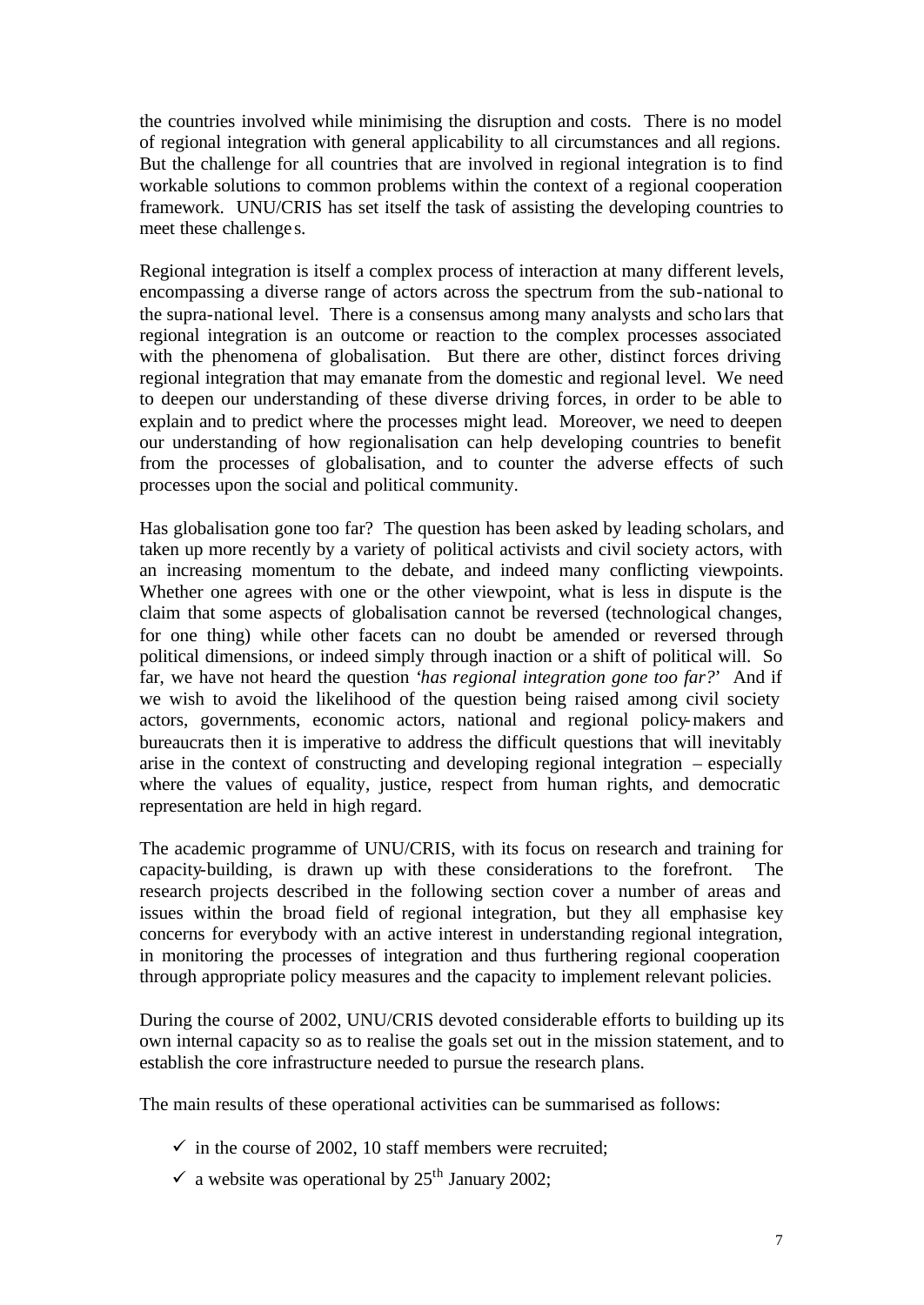- $\checkmark$  a presentation leaflet was produced at the beginning of February 2002;
- $\checkmark$  a specialised in-house library is being constituted;
- $\checkmark$  an internal project management and quality control system was operational by 1<sup>st</sup> October 2002;
- $\checkmark$  an electronic newsletter and list server have been set up to be operational by early 2003;
- $\checkmark$  an evaluation of the start-up activities has been performed by two external evaluators appointed by the Flemish Government.

With the support of a strong external network of leading international researchers we are now well-placed to implement the programme of activities in our strategic plan over the next two years. Also, a network of contacts with researchers from Flemish universities has been established in order to 'link' UNU/CRIS with its immediate academic environment. And finally, it is worthwhile to note that notwithstanding that in 2002 efforts were primarily focused on building up our own capacity, UNU/CRIS nevertheless succeeded in attracting external money: about 16 % of our own budget was contract-related income.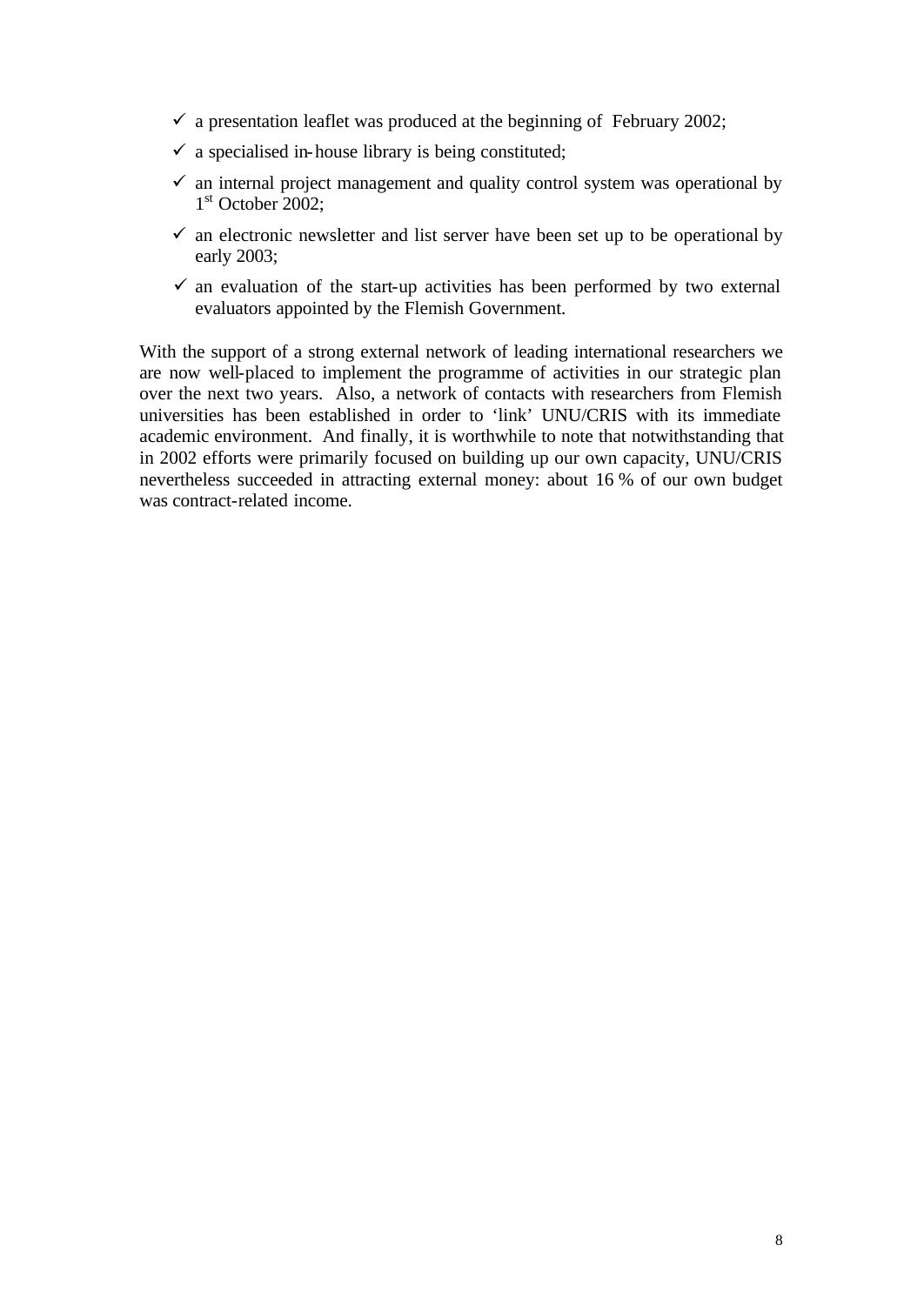## *2. The UNU/CRIS Governance Structure*

UNU/CRIS is based in Bruges and has links with UNU Tokyo, with the College of Europe and with the Flemish Government. The core team of researchers and support staff is based in Bruges, and is completed by an international network of scholars and institutions around the globe.

The governance structure of UNU/CRIS is based upon an interlocking network of international and local relationships and can be summarised as follows:

- $\checkmark$  UNU/CRIS is part of the United Nations University, which is an autonomous organ of the U.N. General Assembly. The headquarters of UNU are in Tokyo.
- $\checkmark$  UNU/CRIS core operation is funded by the Flemish Government (Kingdom of Belgium).
- $\checkmark$  UNU and the Flemish Government have signed a Memorandum of Understanding with the College of Europe (Bruges) that arranges that UNU/CRIS is hosted by the College.
- $\checkmark$  UNU/CRIS develops collaboration with Flemish universities and research institutes worldwide.



#### **Official signing of the Memorandum Of Understanding (MOU) between the Flemish Government, the United Nations University, and the College of Europe.**

From left to right: Mr. Otto von der Gablentz, former rector of the College of Europe, Mrs. Marleen Vanderpoorten, Flemish Minister of Education and Traning and Dr. Hans van Ginkel, U.N.U. Rector.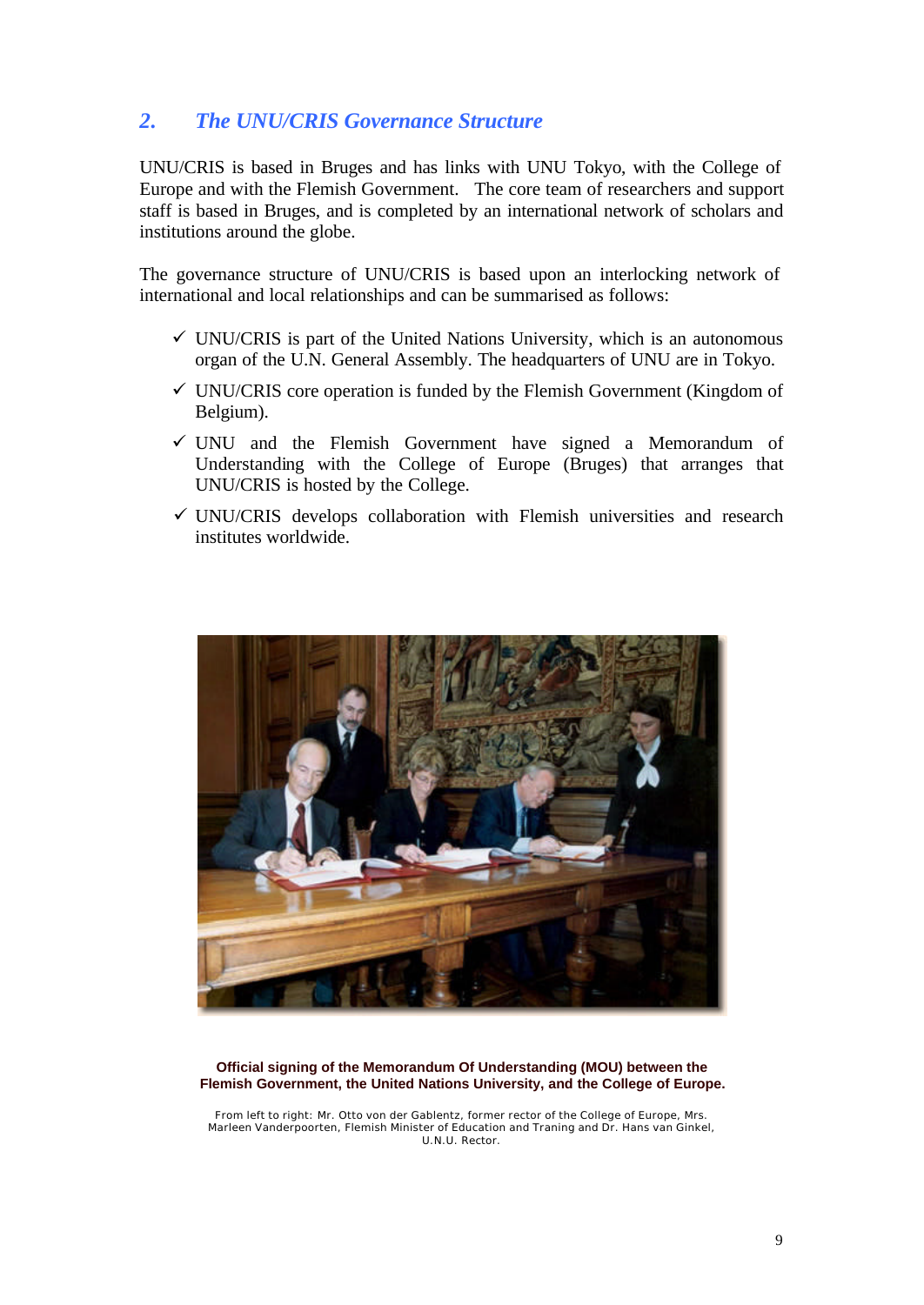## *3. The academic programme*

The most important aspect of 2002 activities has been the development and implementation of different research projects and an overall framework. Today, the ongoing projects can be grouped in four academic programmes:

#### **Programme 1: Monitoring regional integration**

With this programme UNU/CRIS wants to develop and maintain different tools that will allow easy access to information about regional integration initiatives as well as ways for assessing the actual and possible impacts of regional integration. This includes constructing an information system on regional integration, developing adequate indicators and impact assessment tools as well as conducting foresight and scenario-workshops in order to map possible futures of regional integration.

#### **Programme 2: Exploring regional integration**

Regional integration as a phenomenon can be studied from many different perspectives. Within the overall framework of the UNU/CRIS approach (emphasis on prospective and participative studies) the following themes have been chosen as first priorities: (i) regional integration and governance; (ii) regional integration and identity; (iii) regional integration and trade; (iv) linking peace, security and regional integration; (v) microregions.

#### **Programme 3: Advancing regional integration**

Within this programme, UNU/CRIS will build upon the work of the two preceding programmes and the international research networks that have been created to initiate problem-solving and policy-relevant research, directed at institutions, organisations and governments. In this regard, UNU/CRIS will supply its expertise to concrete aspects of policy, institutions, and society upon which the processes of integration can exert impact and/or unintended consequences.

#### **Programme 4: Building capacity for regional integration**

UNU/CRIS will pursue an extensive range of training initiatives under this programme, some linked to the existing programmes and activities with others conducted independently. The activities include an internship programme together with PhD studentship, short-course provision and on-line educational modules linked to distance learning networks. Within this area, the general approach of using prospective and participative studies will form the basis for distinct activities to build capacity for regional integration.

In total 10 projects have been started up in 2002. They are described on the following pages.

In October 2002, UNU/CRIS scientific staff members all participated in an internal strategic planning exercise with the aims of clarifying and consolidating the existing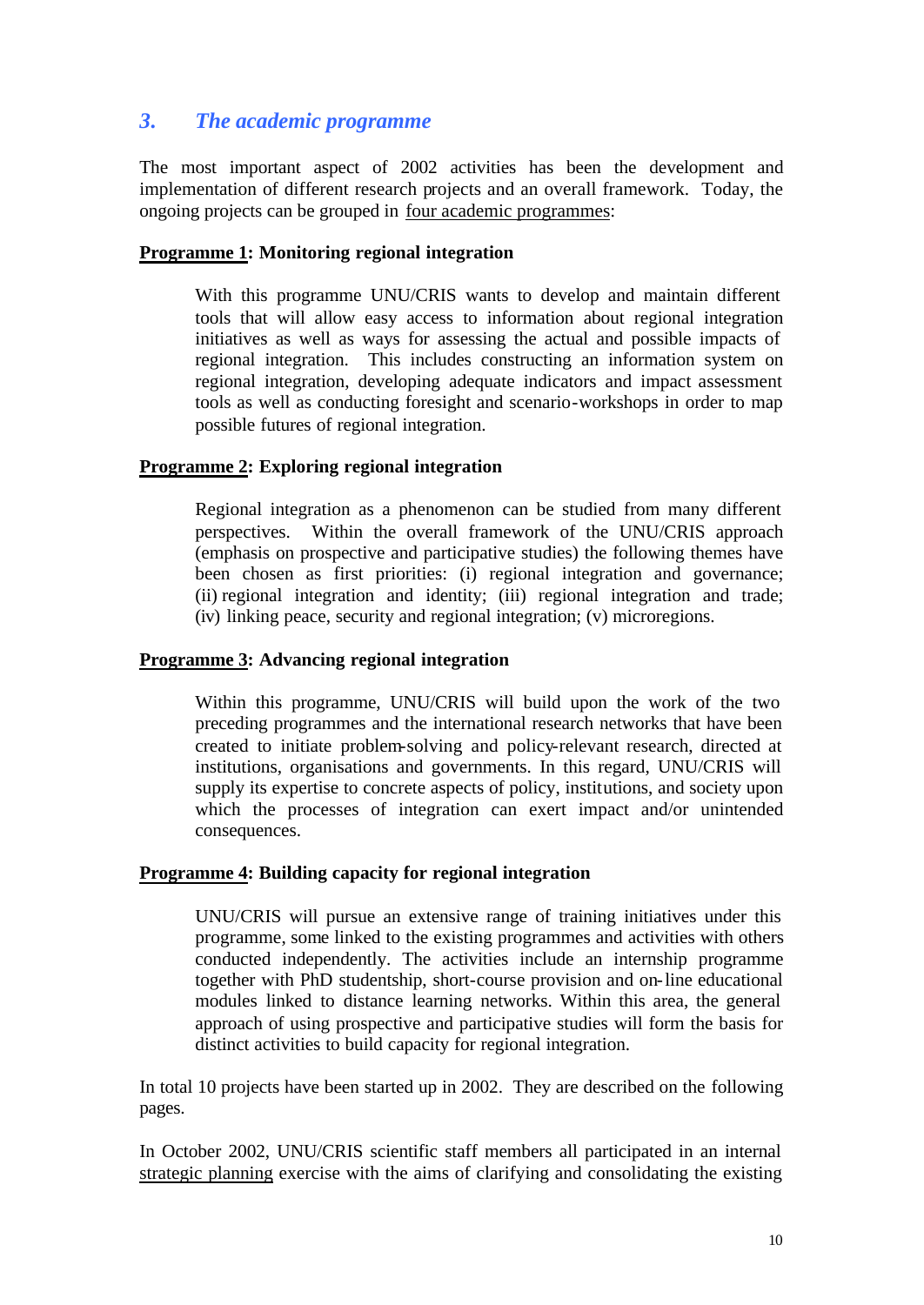strategic documents, and developing a vision and work plan for the period 2003-2005. This plan will be submitted to the UNU/CRIS Scientific Advisory Board.

In 2002, UNU/CRIS produced two Internet-based tools for studying Regional Integration: an educational module and an information system. See: www.cris.unu.edu/regintinfsys.htm and www.cris.unu.edu/whatisregint.htm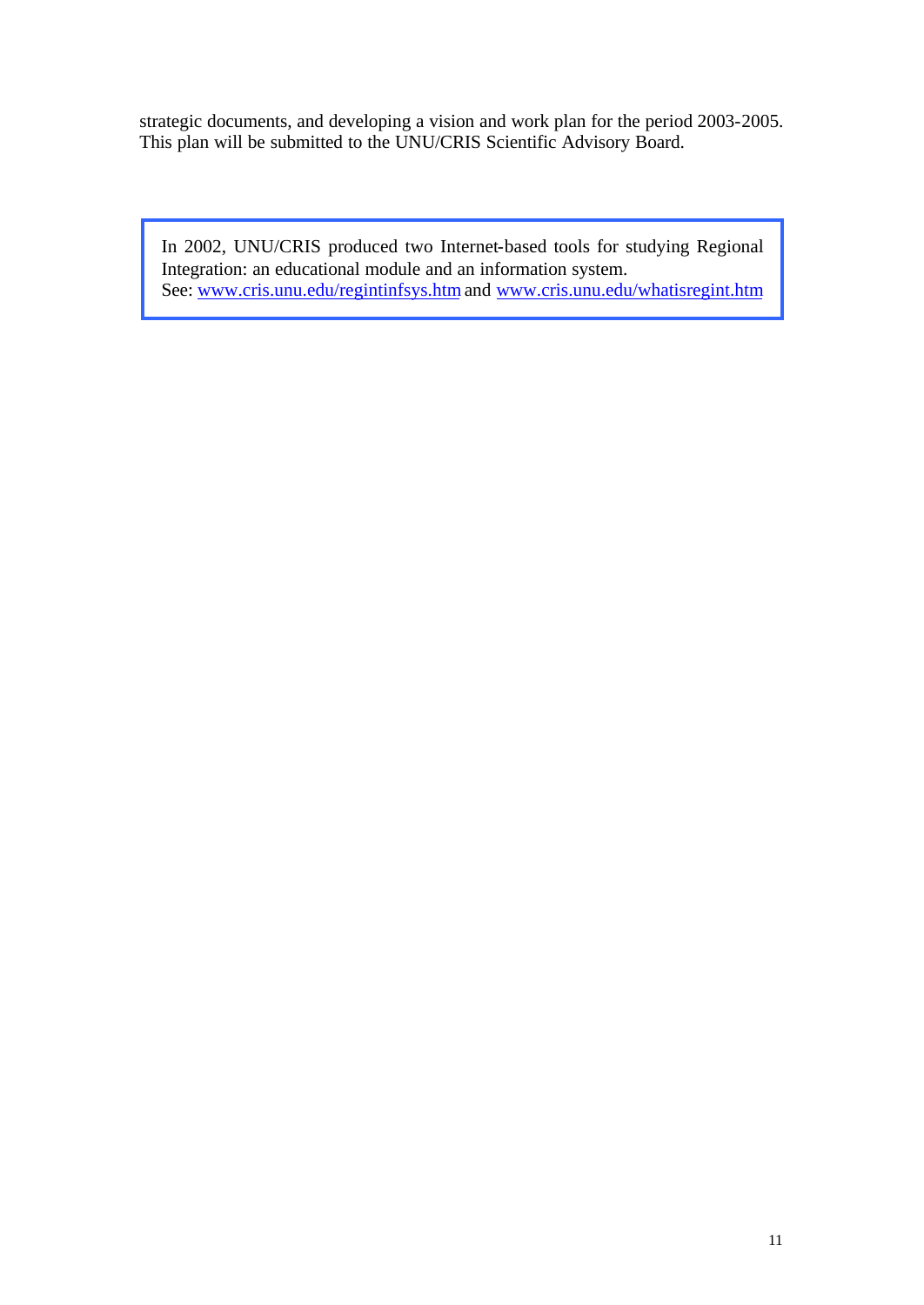### **UNU/CRIS programme 1: Monitoring Regional Integration**

#### *Project 1: Regional Integration Information System*

#### **(a) Project abstract:**

Since the 1980s, there has been a proliferation of regional cooperation agreements among sovereign states in both advanced and developing countries across the globe. Moreover, these agreements have continued to emerge and to co-exist alongside the processes of globalisation, producing a twin-track development that international institutions have come to recognise as producing its own particular synergies. While there is no clear agreement on whether regionalisation is in fact a step towards globalisation, it is clear that regional agreements have their own distinctive motivations and processes. Further, these can vary from region to region. This project is concerned with identifying and describing the variety of regional integration agreements that currently exist across the globe, including a profile of agreements by membership, purpose of establishment, and the legal and institutional arrangements underpinning each agreement. The final database will include the current status of integration achieved for each regional agreement, the governance systems and budgetary powers.

#### **(b) Expected outputs:**

- $\checkmark$  A comprehensive database covering the regional agreements currently existing in the world, detailing the scope and variety of regional integration, and providing comparative data on the processes of integration world-wide.
- $\checkmark$  The database will form an input for the other areas of research presently conducted or proposed by UNU/CRIS.
- $\checkmark$  The database will also provide a link to the Regional Integration education module of UNU/CRIS, and provide a resource for researchers generally.
- $\checkmark$  The database will be presented as a portal on the UNU/CRIS website, with arrangements for regular updating and amendments to take account of future developments of existing regional agreements and the emergence of new agreements.

#### **(c) Participating institutions:**

Development Department of the College of Europe.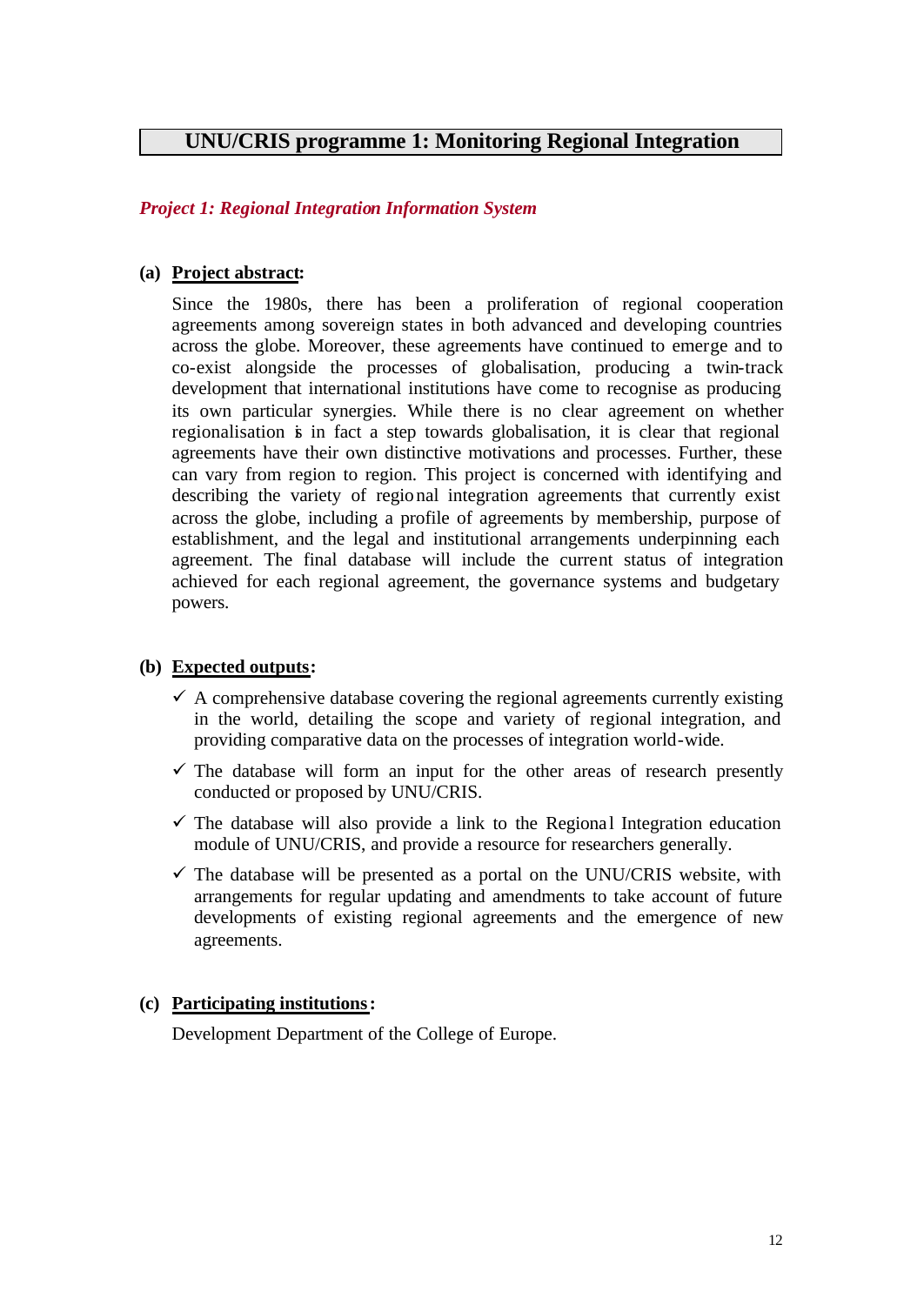#### **(a) Project abstract:**

A general consensus exists among policy-makers and academics in the fields of regional integration, development, and governance, that there is a great need for 'indicators' of regional integration. A recent illustration of this need is the announcement of DG Development of the European Commission to monitor through a system of indicators the progress of regional integration agreements where ACP countries are involved. Two broad categories of such indicators are needed: (a) indicators that reflect the type and level of actual integration achieved in a region, and (b) indicators of the quality-of-life in a region, which manifest the ultimate aims of regional co-operation/integration regimes.

The indicators will need to be qualitative and quantitative, multi-disciplinary, and as comparable as possible between regions. In addition, they should capture both intended and potential unintended 'spill-over' effects of regionalisation in various sectors and regions of the world. It is also desirable that the indicators should be adapted to and be relevant for different models of regional integration.

#### **(b) Expected outputs:**

- $\checkmark$  Contributions to the methodology of setting-up indicator systems for monitoring regional integration processes, in particular, and international cooperation, in general (technical papers/journal articles).
- $\checkmark$  Set-up and financing of a system of indicators of regional integration, in cooperation with other institutions.
- $\checkmark$  Analyses of integration processes, using the system of indicators.

#### **(c) Participating institutions:**

Department of Peace and Development Research (PADGRIGU), Göteborg University, Sweden,

European Institute of Public Administration (EIPA), Maastricht, The Netherlands,

Centro interdipartimentale di Economia Internazionale (CIDEI), University of Rome "La Sapienza", Italy,

Organisation for Economic Cooperation and Development (OECD) – Development Centre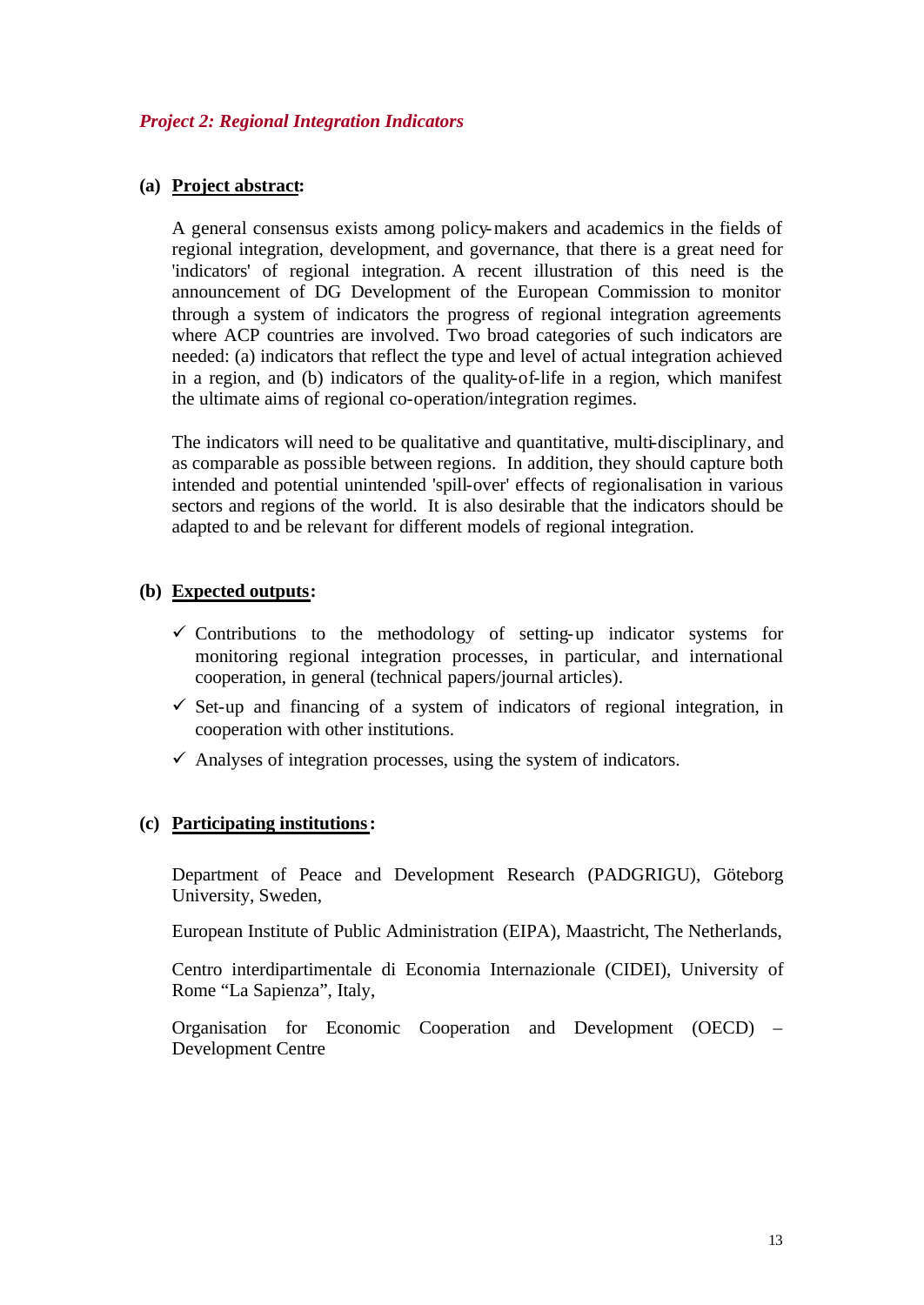### **UNU/CRIS Programme 2: Exploring Regional Integration**

#### *Project 3: Regional Integration and Governance*

#### **(a) Project abstract:**

Within the broad approach to exploring integration, the study of evolving processes of cooperation between sovereign states highlights how deeper levels of integration are producing new forms of governance within the region, new rules and structures linked to ever more sophisticated institutional arrangements for the regulation of political, economic and social relations. These new arrangements can operate at both formal and informal levels, with the support of legal instruments or without any legal basis, and with a variety of enforcement mechanisms combined with diversity in the regulatory scope. In addition, the regional governance systems sometimes stand in stark contrast to global governance systems, while in other cases regional governance can complement the global system. With the growth of inter-regional collaboration and the emergence of an intricate web of cross-regional alliances, regional governance has entered a new and more complex phase that calls for focused research of the new processes associated with multi-level governance.

The project is intended to build an international network of scholars with the resources and capacity to conduct inter-disciplinary research, and to provide a professional group that can offer policy advice to international/regional actors. Further, the network is constituted with the capacity to monitor and assess the impact of various issues on governance in regional integration.

#### **(b) Expected outcomes:**

- $\checkmark$  An international network that will be active in the study of governance issues related to regional integration, responsive to new policy concerns from regional and national authorities, and ready to disseminate research results widely as well as to engage in training and capacity-building.
- $\checkmark$  Preparation of an extended research programme to be submitted under the EU 6<sup>th</sup> Framework Programme.
- $\checkmark$  Elaboration of distinct thematic areas within the broad scope of governance (covering areas such as security, trade, representation of civil society, cultural identity).

#### **(c) Participating institutions and scholars:**

A network of 15 institutions from Sweden, UK, France, Ethiopia, USA, the Netherlands, Canada, Germany, Ireland and Belgium.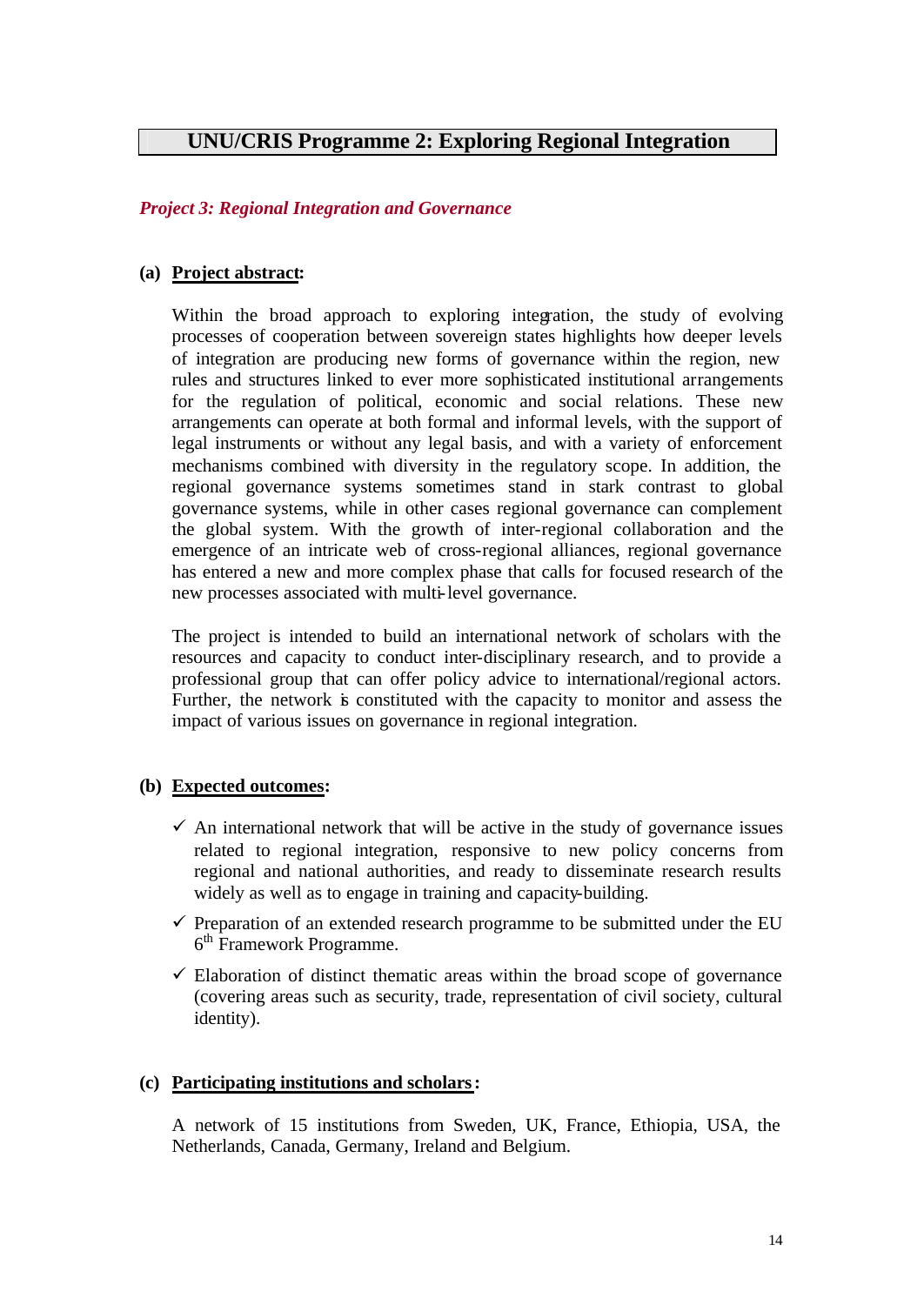#### *Project 4: Regional Trade Agreements and Governance*

#### **(a) Project abstract:**

The focus of the debate on globalisation has to date been on the impact of the prevailing liberal paradigm on the role of the state but there has been only limited work done on the role of regional integration in governing the global economy.

There are three ways in which regional integration can be seen as a response to globalisation. First, regional policy co-ordination can be seen as a means of (partial) *retention* of control over policy preferences in the face of the pressure to more liberal policies. Second, regional integration can be seen as offering a means of *regaining* some control over policy. Third, regional integration can be seen as the initial *renouncing* of national policy autonomy, which once renounced in favour of liberal policies opens the path to globalisation.

The main objectives of the research project by the Network (see below) are: (a) to compare regional approaches to regulation under conditions of market integration and assess the degree to which they retain, regain or renounce national regulatory policy autonomy, (b) to consider what role the regional level plays in the multilevel process of regulating markets, (c) to contribute to a better understanding of the role of regional regimes in global economic governance.

The activities of the Network could include a wide range of different policy areas, but the following would be seen as priority areas of work because they are key indicators of how the balance is being struck between local/domestic policy autonomy and global markets or international regulatory norms: (a) the regulation of capital markets, (b) food safety, (c) electronic communications, (d) the professions, (e) sustainable development, (f) competition.

#### **(b) Participating scholars and institutions:**

- $\checkmark$  The London School of Economics (LSE);
- $\checkmark$  The Kennedy School of Government, Harvard (U.S.);
- $\checkmark$  Institute of International Studies of the University of Chile;
- $\checkmark$  Centre for the Study of Globalisation and Regionalism, University of Warwick;
- $\checkmark$  Vrije Universiteit Brussel (VUB), Institute for European Studies (IES) and Political Science Department (POLI).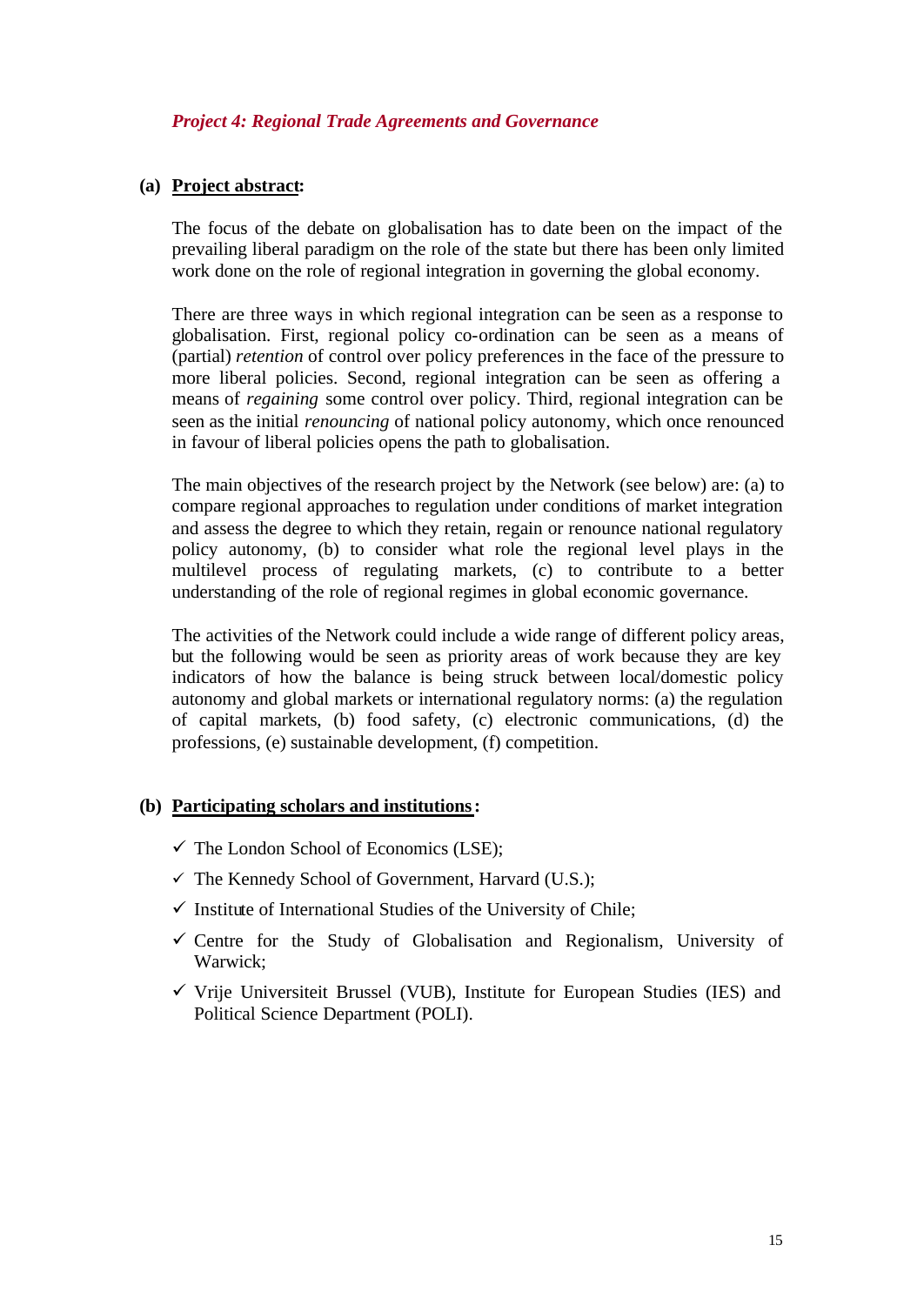### *Project 5: Linking Peace, Security and Regional Integration: Global Comparative Case Studies*

#### **(a) Project abstract:**

The project is developed as a specific focus linking peace, security, conflict and regional integration in Africa. The innovative focus and potential of the on-going project tested in Africa has led to the expansion and development of the project as a research programme area of UNU/CRIS. The programme is based on different regional project components, focusing on global comparative case studies.

The global comparative case studies will focus on the regions in Africa, Asia, Latin America, Europe and the Middle East.

#### **(b) Expected outputs:**

- $\checkmark$  Policy-relevant input and impact by mainstreaming the link between peace, security and regional integration into the policy and practice of economic integration and co-operation groupings, the emerging growth triangle economic zones and development co-operation approaches of Western governments;
- $\checkmark$  Edited book publication output from the international conference in Bradford on Africa;
- $\checkmark$  Development of course and teaching materials from case studies and curriculum development for an advanced Master's degree programme on Peace, Security and Regional Integration;
- $\checkmark$  Edited book publications and working papers on each of the five regional project components.

#### **(c) Participating institutions:**

Department of Peace Studies University of Bradford, United Kingdom.

Department of Peace and Development Research Göteborg University.

Centre for Conflict Management and Resolution African Union Addis Ababa, Ethiopia.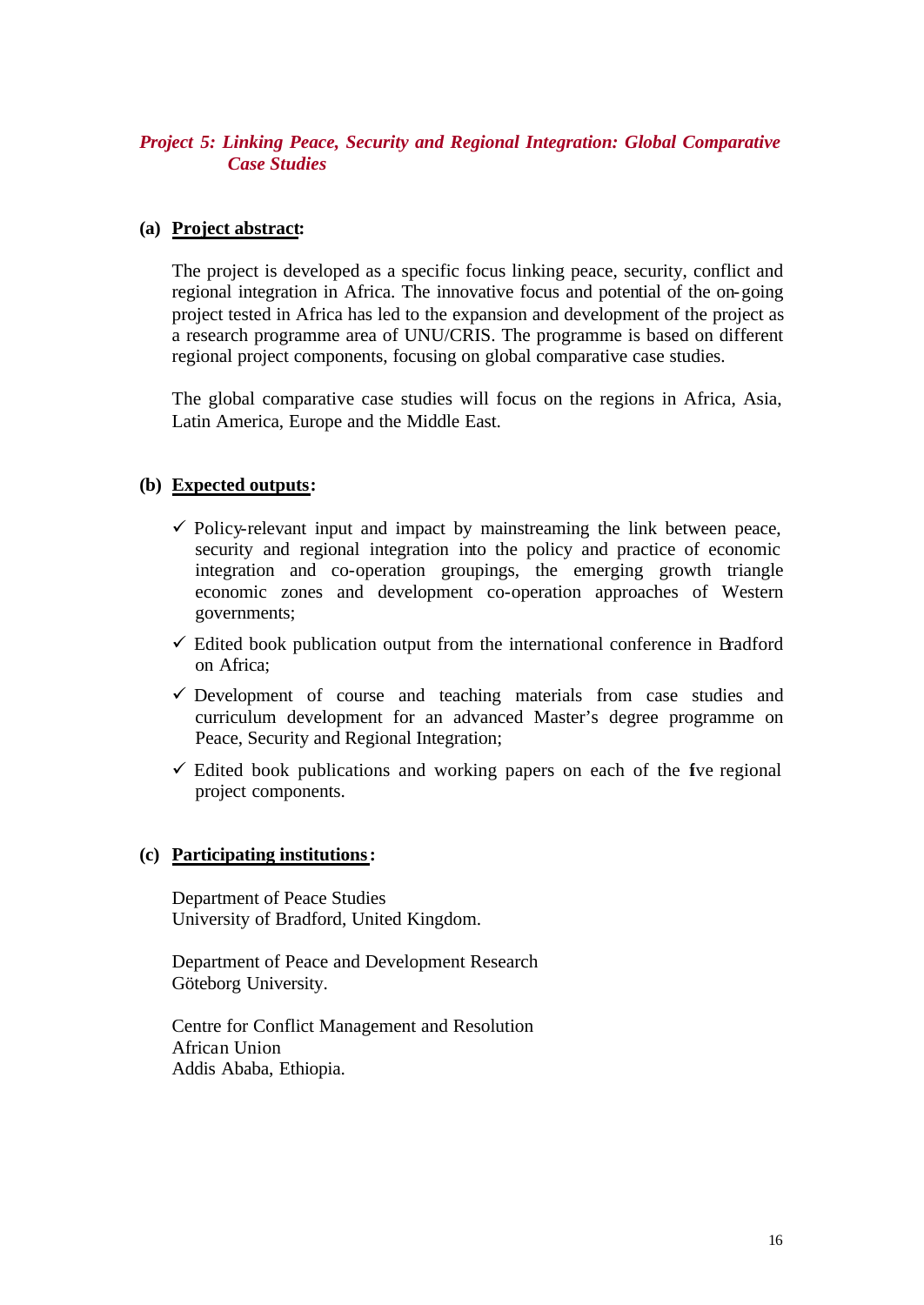#### *Project 6: Exploring Identity and Regional Integration*

#### **(a) Project abstract:**

"Identities" can be understood as discursive constructs that are engendered by actors in specific contexts for various purposes. That is, the use of an identity construct (e.g. categorizing oneself or another) in a given situation always accomplishes social tasks (such as positioning a person as superior or inferior to another). However, the consequences of these tasks may or may not have been intended. Often, identities are presumed to be fixed and inherent entities, and conclusions regarding goals and strategies are drawn based upon this presumption. For example, in 2001, some Danish citizens claimed that maintaining "Danish identity" precluded membership in the European Economic and Monetary Union (EMU). However, the insight into the constructed nature of identities opens up the possibility of constructing identities that facilitate the proactive realisation of social goals.

The present project aims to explore processes of identity construction and reconstruction as they relate to issues of regional (dis-)integration. The initial project objectives are twofold: one, to develop a theoretical framework and approach for studying identity-construction and explore its relevance to issues of regional integration; two, to carry out an empirical study of lay-discourses on regional integration issues in different regions. Analyses will examine in what contexts and how the identity concept is employed, the functions it serves, as well as differences between regions.

#### **(b) Expected outputs:**

- $\checkmark$  Papers developing a theoretical framework for the study of identity constructs as they relate to regional integration issues.
- $\checkmark$  An empirical and comparative study on uses of the identity concept in discourse on regional integration.
- $\checkmark$  Publications to disseminate the results of the empirical study.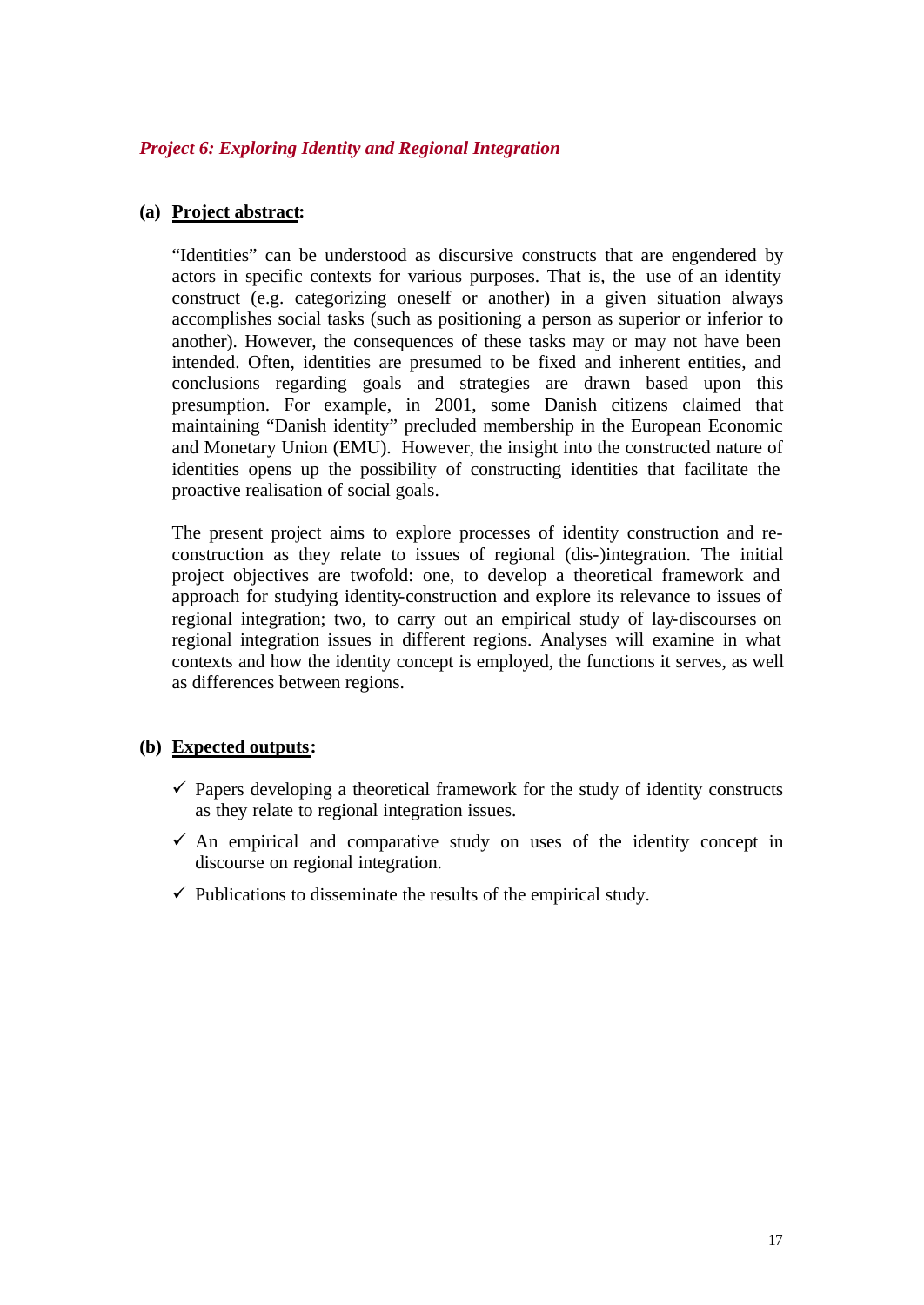#### *Project 7: Methodological Toolkit for Prospective, Participatory Research on Regional Integration*

#### **(a) Project abstract:**

In the UNU/CRIS definition study it has been stressed that there is a need to 'rethink' integration studies in such a way that it becomes more interdisciplinary, more policy-relevant and participatory. Today, a whole set of empirical research tools exist, which have been developed in different social sciences disciplines. This project aims to develop a 'tool-box' of prospective and participative research methods for use in integration studies. For this, we should (i) develop adequate methods that enable participative research on integration studies, (ii) select best practices of research projects that can serve as tools and (iii) start a pilot project to 'test' the developed approaches. For the latter we are considering to relate this project to the results of the UNU action, 'Dialogue between civilisations', and deal with the study of drivers and barriers to integration and collaboration between the major civilisations of the world. More specifically, the focus could be on the impact of inter- and intra-regional (dis-) integration processes on the life of citizens and on various institutions and societal processes of governance.

#### **(b) Expected outputs:**

- $\checkmark$  To create a toolkit of participative research methods and apply these to the study of regional integration processes.
- $\checkmark$  Three publications in which the use of prospective, participatory methods is proposed and developed within a theoretical framework.
- $\checkmark$  Host a conference for experts on and users of prospective, participatory methods for studying and building capacity in issues of regional integration.
- $\checkmark$  Publish a book on the use of prospective, participatory methods for studying and building capacity in issues of regional integration.
- $\checkmark$  Host a conference for all UNU Research and Training Centres and Programmes on the use of prospective, participatory methods in social science.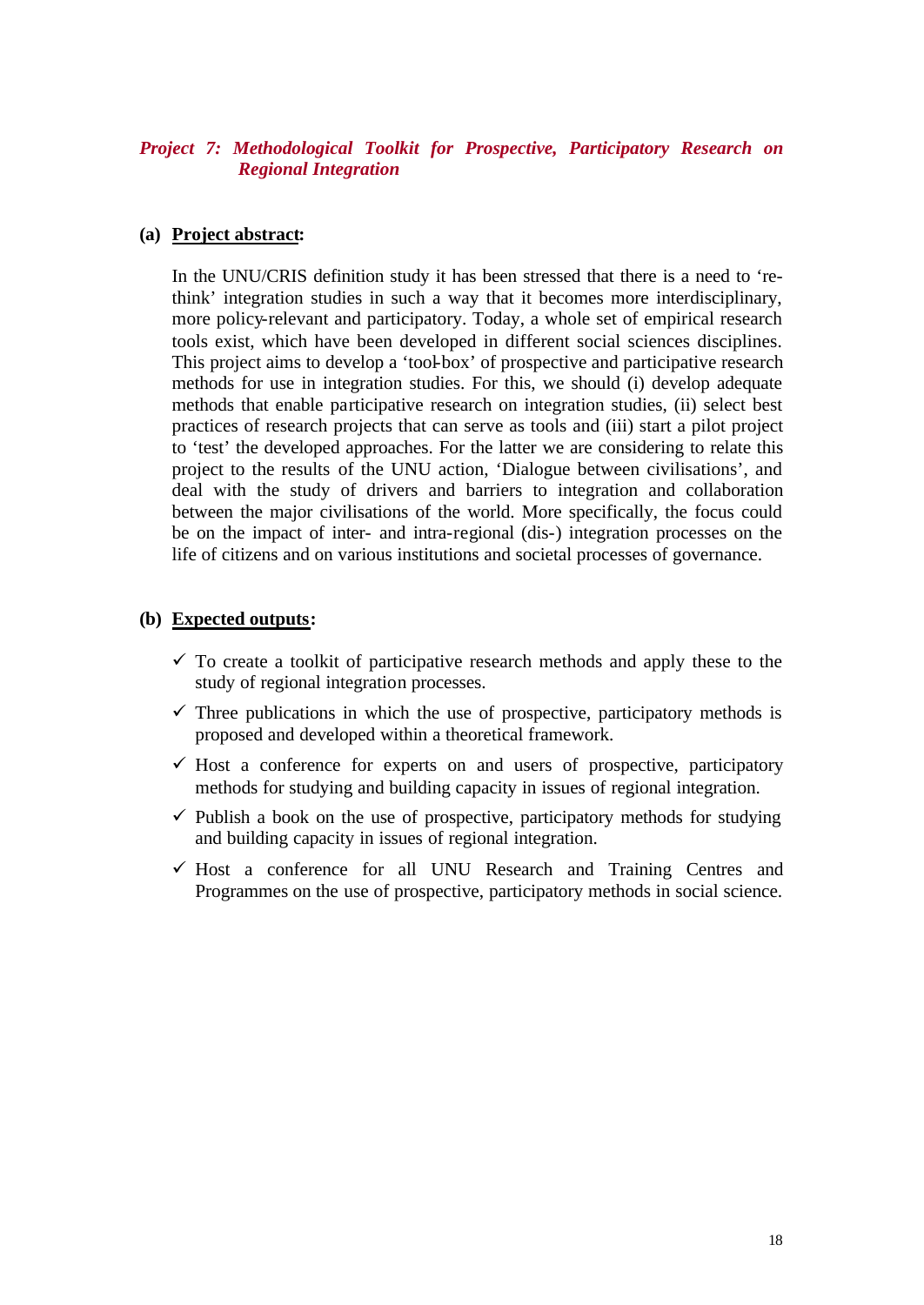### **UNU/CRIS Programme 3: Advancing Regional Integration**

### *Project 8: The Zambia-Malawi-Mozambique Growth Triangle (ZMM-GT): A Case of Informal Regional Integration in Southern Africa*

### **(a) Project abstract:**

The Zambia-Malawi-Mozambique Growth Triangle is an initiative in contiguous parts of Zambia, Malawi and Mozambique, which aims to "fast track" regional integration by focussing on enabling the private sector, and therefore serve as a catalyst for development in rural areas and so as to alleviate poverty in the neglected region.

With the contributions from the World Bank/IFC Foreign Investment Advisory Services (FIAS), the initiators of the ZMM-GT have developed a 'Business Plan' for the ZMM-GT, and UNU/CRIS is supporting the initiative in its path forward. One of the main recommendations of the FIAS report was to develop a set of indicators to monitor and evaluate the progress of integration in the region. UNU/CRIS has offered to help conduct Foresight exercises in the region to build the democratic capacity of various sectors in the region, to improve the quality of decision-making, and to co-develop region-specific indicators. In the immediate term, UNU/CRIS has contributed towards the following:

### **(b) Expected outputs:**

- $\checkmark$  To design a full-programme proposal for the ZMM-GT project, including Foresight activities and the development of indicators for monitoring and assessing the progress of integration in the region.
- $\checkmark$  To produce a chapter on the ZMM-GT, placing it within a broader comparative and critical framework.
- $\checkmark$  To develop training materials and make basic preparations for a regional Foresight exercise to the ZMM-GT region (including methodology, logistics, potential participants and objectives).

### **(c) Participating institutions:**

UNDP, Lusaka **UNECA**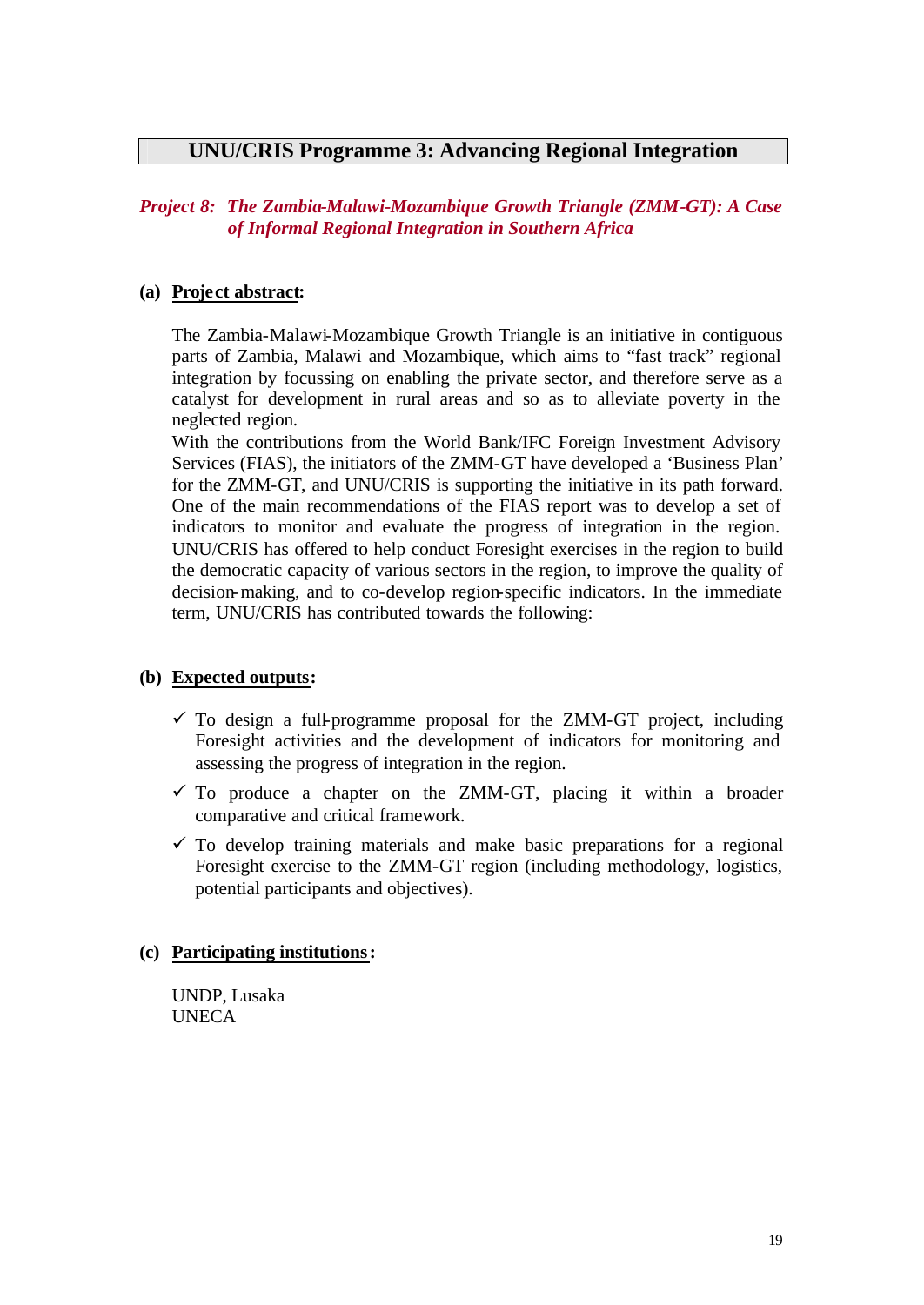#### *Project 9: European Convention. – The Representation of the European Union in external economic relations*

#### **(a) Project abstract:**

The external economic policy of the EU is one important area of study for the European Convention in its task of preparing a new constitution for the Union. The general focus is on how to strengthen the role of the EU in the world and, specifically, how to strengthen the role of the Commission in the global multilateral institutions – the United Nations and its specialised agencies, the World Trade Organisation (WTO) and the International Monetary Fund (IMF). The Community's legal personality in external economic relations has evolved since the 1970s as it has been increasingly accepted as a party to multilateral agreements such as international commodity agreements and multilateral environmental agreements. Since the 1990s it has achieved full membership in international organisations related to its core competencies inc luding the Food and Agriculture Organisation (FAO) and the WTO: The expanding role of the Community in international relations has led to increasing disputes between the Commission and the Member States about delimitation of powers.

This project is intended to provide an in-depth analysis of the new issues facing the EU in global economic governance. Globalisation has enlarged the external dimension of EU integration and the new linkages between trade and finance and sustainable development call for a re-orientation of the traditional common commercial policy. This analysis will channelled to the European Convention though on-going interaction with the representatives and work groups of the Convention meeting in Brussels.

### **(b) Expected output:**

- $\checkmark$  Policy papers on the role of the EU in global economic governance to be published on the European Convention Forum Website for civil society contributions.
- $\checkmark$  In-depth analysis on specific aspects of the EU's external economic relations to be submitted to the Work Group on External Action which has been formed by the Convention.
- $\checkmark$  Contribute to inter-disciplinary Work Group on European Convention at the College of Europe.
- $\checkmark$  Article for publication in peer-reviewed academic journal on final outcome of the Convention's work.
- $\checkmark$  Develop model of essential features for a generic 'Constitution' for regional governance.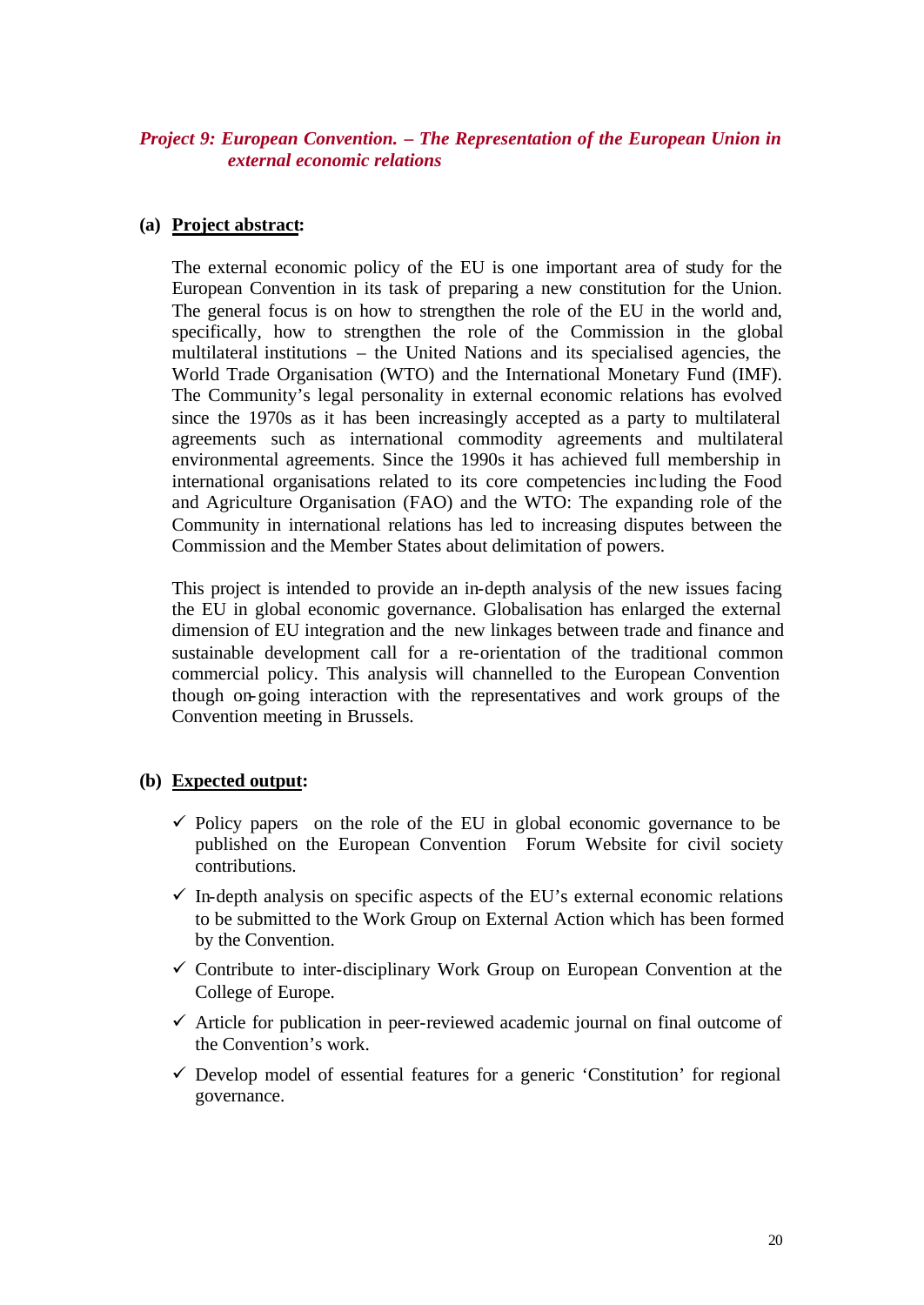# **UNU/CRIS Programme 4: Building Capacity for Regional Integration**

*Project 10: Educational module 'Introducing Regional Integration'*

#### **(a) Project abstract:**

This project involves the development of an educational module by UNU/CRIS in conjunction with Allied Consultants. The module will be made available online, and accessible through the UNU/CRIS website. The aim of the module is to provide an introduction to the main issues, concepts and approaches to regional integration around the world. It is intended as a general review for the nonspecialist, while also offering a comprehensive overview of historical, theoretical, and political aspects of regional integration. The module is designed so as to offer users the opportunity to engage with the content in an interactive way, and to follow the module programme at their own pace. This introductory module will provide a basis upon which to build further educational units in the future, and it will also be linked to the UNU/CRIS data-base on regional cooperation and integration.

#### **(b) Expected outcomes:**

- $\checkmark$  A fully-interactive training module that offers a comprehensive introduction to the key issues and the diversity of processes in regional integration around the world.
- $\checkmark$  The module will be the building block for further educational modules in the UNU/CRIS long-term plan for training and capacity-building in the field of regional integration.

### **(c) Participating Institutions:**

Allied Consultants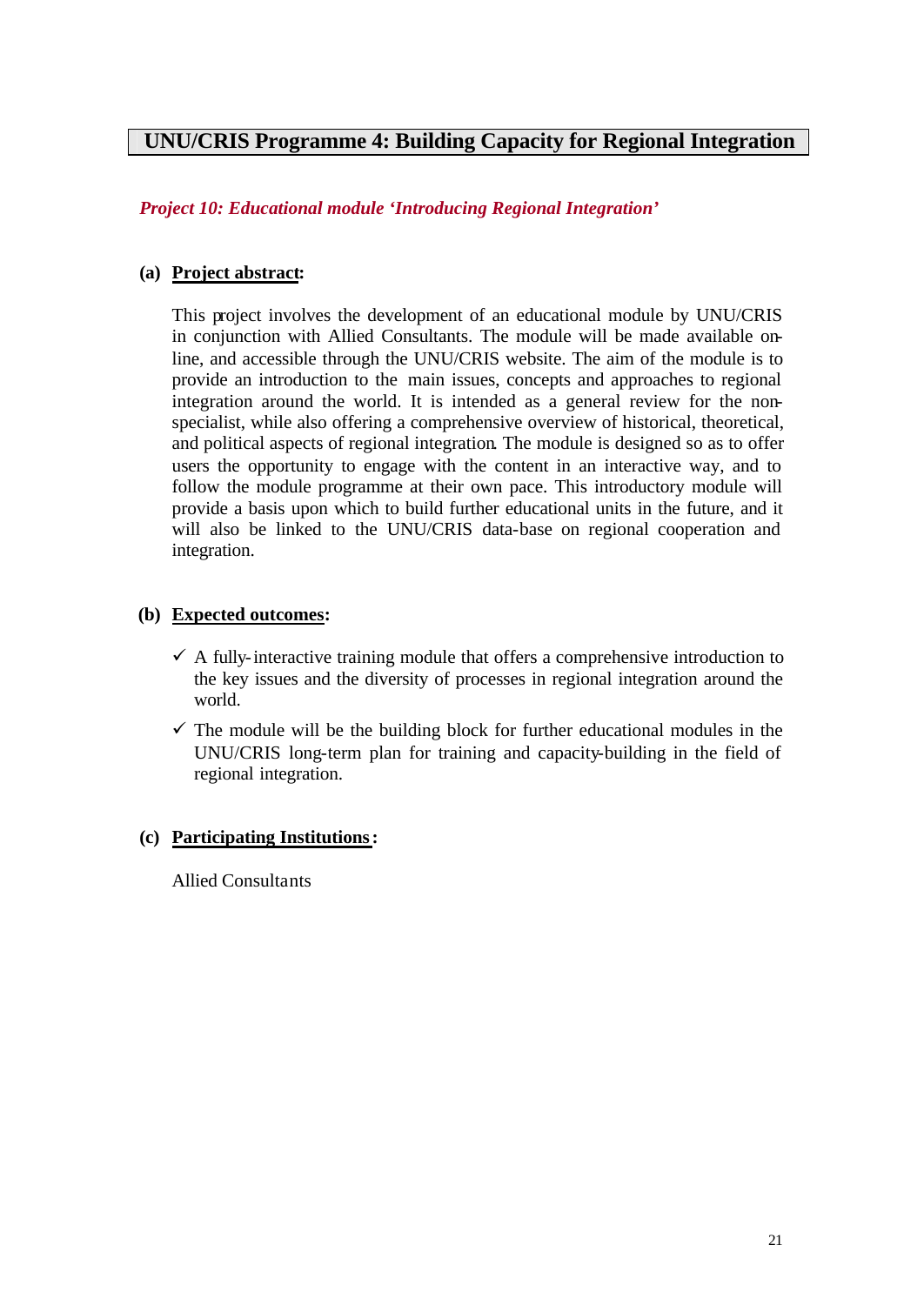In order to jump-start UNU/CRIS a number of activities and events have been organised or hosted with the aim of "promoting" UNU/CRIS in the academic and policy-making world and of building-up networks. Amongst the most important events organised are:

- $\checkmark$  23 April 2002: Official Opening Ceremony of UNU/CRIS with guest-speaker Jean-Luc Dehaene, Minister of State and Vice-President of the European Convention on the Future of Europe on '*Europe: Cornerstone of a Multipolar World*'.
- ¸ 5-6 July 2002: Panel Discussion on the '*Future of Sovereignty in Europe'* at the Comparative Interdisciplinary Studies Section/International Studies Association (CISS/ISA) Fourth International Conference "Sovereignty and Globalisation: the new Realities of Managing the International System", Bruges.
- ¸ 14 October 2002: First UNU/CRIS Annual Lecture *"From Trade-Led to Monetary-Led Regionalism: Why Asia in the 21st Century will be Different to Western Europe in the 20<sup>th</sup> Century*" by Prof. Dr. Richard Higgott, Director and Professor of International Political Economy, Centre for the Study of Globalisation and Regionalisation, University of Warwick.
- ¸ 22-23 November 2002: Research Conference on *Regional Integration and Global Economic Governance* (co-organised with London School of Economics).
- ¸ 29-30 November 2002: Research Conference on *Regional Integration and Governance.*
- $\checkmark$  15-16 December 2002: Workshop on Globalisations/New Regionalisms/ Development, Institute of Commonwealth Studies, University of London, cosponsored by UNU/CRIS and Social Sciences and Humanities Research Council of Canada (SSHRC) Research Development Initiative (RDI) in association with IPSA Research Committee # 40 on 'New World Order(s)' & EADI Working Group on 'New Regionalisms & Global Development'.

With the aim of submitting joint proposals for collaborative research activities, a series of different networks have been set up by UNU/CRIS with academic organisations:

- ¸ RIGNET: The **R**egional **I**ntegration and **G**overnance Research **Net**work with 16 partners from 9 countries.
- ¸ IRINE: The **I**ndicators on **R**egional **I**ntegration **Ne**twork with 6 partners from 6 countries.
- ¸ REMARIN: The **Re**gional (**Mar**ket) **In**tegration in Global Economic Governance Network with 6 partners from 4 countries.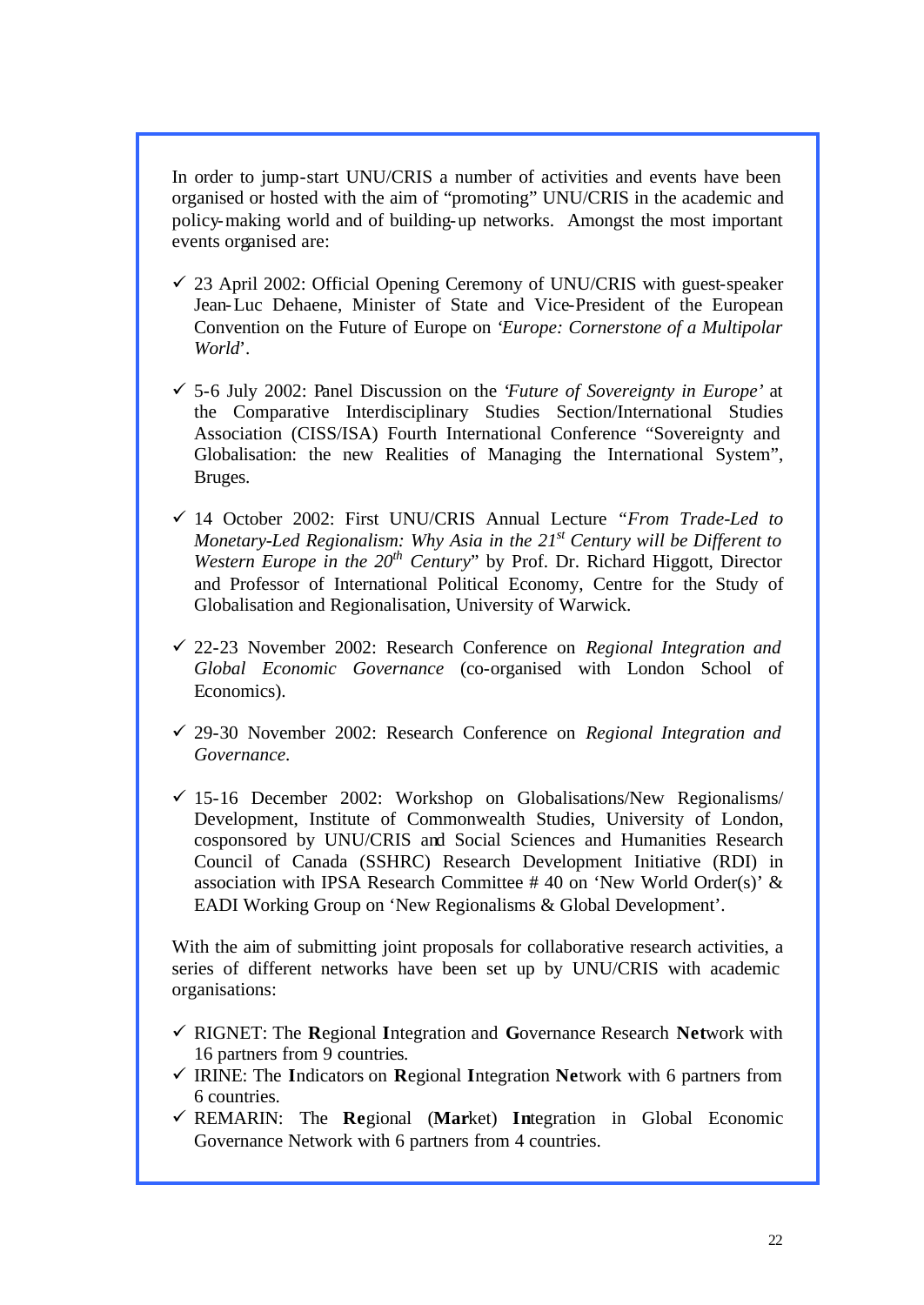### *4. Personnel/Staffing situation*

#### **Name Title**

#### *Luk Van Langenhove (Belgium) Director*

Professor Luk Van Langenhove (°1957) has been Director since 1 October 2001 of the Comparative Regional Integration Studies Programme of the United Nations University (UNU/CRIS) in Bruges and teaches at the Vrije Universiteit Brussel (VUB).

He was Deputy Secretary-General of the Belgian Federal Services for Scientific, Technical and Cultural Affairs, post he occupied from May 1995 till September 2001. From 1992 till 1995, he was Deputy Chief of Cabinet of the Belgian Federal Minister of Science Policy. Before that he worked as a researcher and a lecturer at the VUB.

#### *Mary Farrell (Ireland) Senior Researcher*

Mary Farrell obtained her doctorate in 1996 from London School of Economics. Before joining UNU/CRIS, she worked at the University of North London in the School of Area and Language Studies (1993-2002), and at the University of Hertfordshire (1990-1993). In 2002, she was a British High Commission Visiting Scholar at the Eastern Mediterranean University in Famagusta, Turkish Republic North Cyprus. In 2000, she was a Visiting Professor at the Institute for International Relations, Hanoi. Her research interests include international political economy; regionalism in Asia, Europe and America; ASEAN-EU relations; and the future of the EU. Recent publications include *Spain in the EU* (Palgrave, 2001); *European Integration in the 21st Century, Unity in Diversity*, with S. Fella and M. Newman, (Sage, 2002), and 'Meeting the conditions of monetary union, the challenge to the Spanish model of regionalization', Journal of Southern Europe and the Balkans, 4, 2, 2002. Professional association memberships include American Political Science Association, European Union Studies Association, International Studies Association Royal Institute International Affairs, and University Association for Contemporary European Studies.

#### *Nikki Slocum (United States of America) Researcher*

Dr. Nikki Slocum brings to UNU/CRIS a background in social-cultural psychology and the philosophy of science. Her main interests include the application of the "new psychology" to conflict resolution/prevention and toward facilitating processes of integration in accordance with the mission goals of the UN, as well as developing a practice-relevant, interdisciplinary, prospective, and participatory approach to social science. Her current work focuses on the following, with regard to their implications and applications to the study of regional integration:

 $\checkmark$  Discursive construction of identity, power, and other meaning-constructs and paradigms;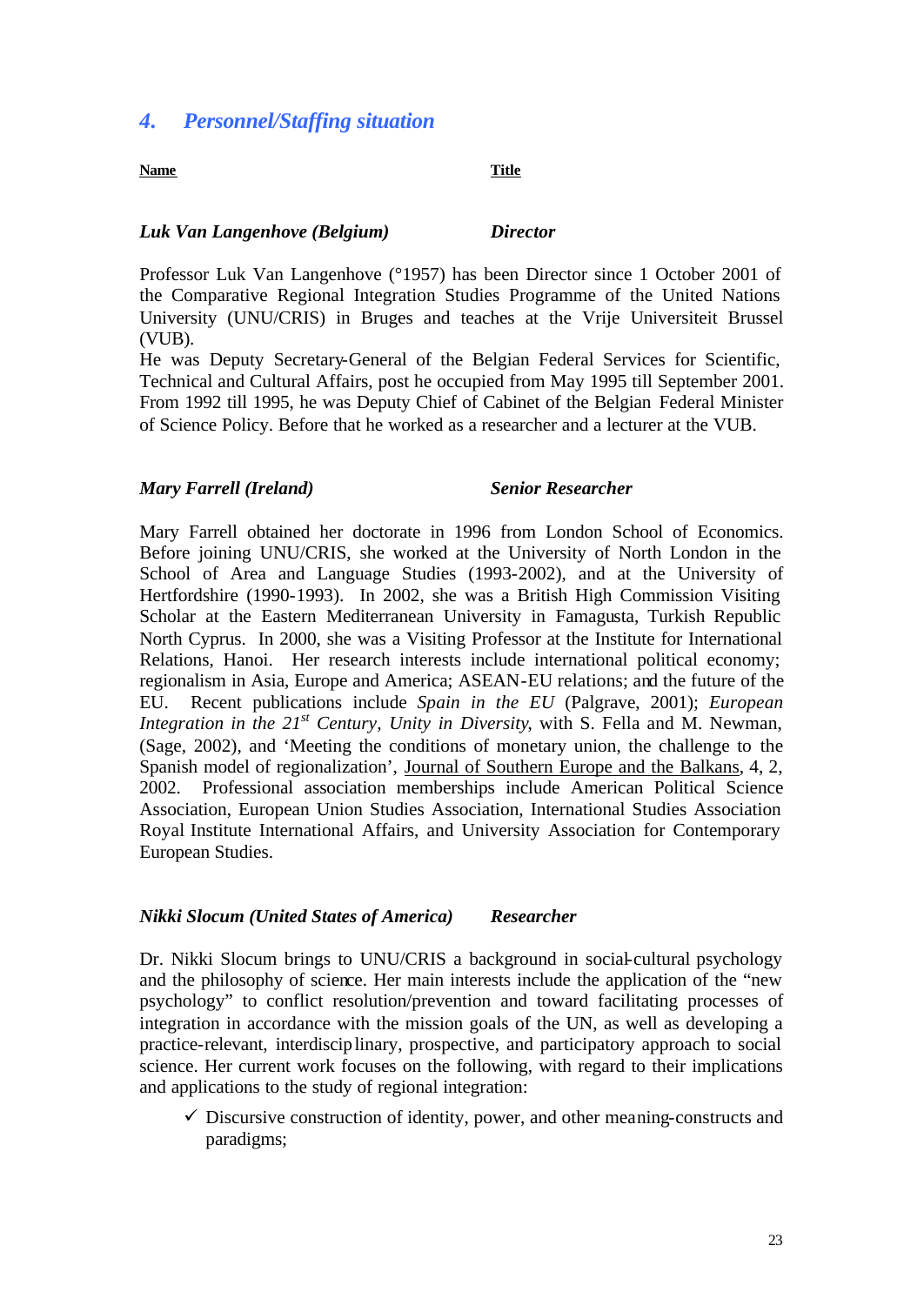- $\checkmark$  Impacts of these social-psychological factors on policy-making and action, particularly with regard to issues of governance, peace and security, social cohesion, and sustainable development;
- $\checkmark$  Development and application of methods consistent with a prospective and participatory approach to social science.

Her credentials include a Ph.D. in psychology from Georgetown University (Washington D.C.), a *Diplom* (Master' degree) in psychology from the University of Kiel, Germany, and a Bachelor's degree in psychology from the University of California at Berkeley.

#### *Philippe De Lombaerde (Belgium) Researcher*

Philippe De Lombaerde joined UNU/CRIS in August 2002. Before that, he worked as an Associate Professor at the Universidad Naciona l de Colombia (Bogotá, since 1997) and as a Lecturer at the University of Antwerp (1999-2002). Mr. De Lombaerde (Lic. Econ., U. Ghent, Drs. Applied Econ., U. Antwerp; Ph.D. Econ., P.W.U.) is an economist whose current research interests include: the economics of regional integration, international trade, FTAA negotiations, CAN, Colombian economy, micro-regions.

He is a co-author of *Las empresas multinacionales latinoamericanas* (Tercer Mundo Editores, Bogotá, 2000) (with A. Franco) and the editor of *Integración asimétrica y convergencia económica en las Américas* (U. Nacional – Antropos, Bogotá, 2002). Recent chapters and journal articles include: "Optimum Currency Area Theory and Monetary Integration as a Gradual Process" (in: Meeusen, W. and J. Villaverde, eds., *Convergence Issues in the European Union*, Edward Elgar, Cheltenham, 2002), "Dolarización, integración monetaria regional y teoría de las areas monetarias óptimas" (in: Ayala, R. et al., *Ensayos sobre integración económica*, IPD – Konrad Adenauer Stiftung, Bogotá); "Comercio, empleo y salarios en Colombia: Teoría y evidencia empírica" (*Cuadernos de Economía*, XXI, 36, 2002); "The Zambia-Malawi-Mozambique Growth Triangle: A Case Study in New Regionalism" (in: van Ginkel, H., J. Court and L. Van Langenhove, eds., *Integrating Africa: Perspectives on Regional Integration and Development*, UNU Press, Tokyo, 2003) (with N. Slocum and A. Mordonu).

#### *Brigid Gavin (Ireland) Researcher*

Brigid Gavin joined UNU/CRIS in 2002 following varied experience in the academic world and policy-making in international organisations. She worked as Policy Adviser to Greenpeace International, EU Unite in Brussels (2000-2001), Lecturer in European Economic Integration at the Europa Institute of the University of Basle, Switzerland (1993-2000), and for Colgate University, New York, Geneva Programme (1986-1993). She was Media Officer for the Delegation of the European Commission to the International Organisations in Geneva (1981-85). Her areas of interest are focused on European integration – in particular the external relations of the EU, and international trade policy in the World Trade Organisation. During the Uruguay Round of trade negotiations, she coordinated a Ford Foundation programme of conferences in Geneva bringing academics and trade diplomats together on the major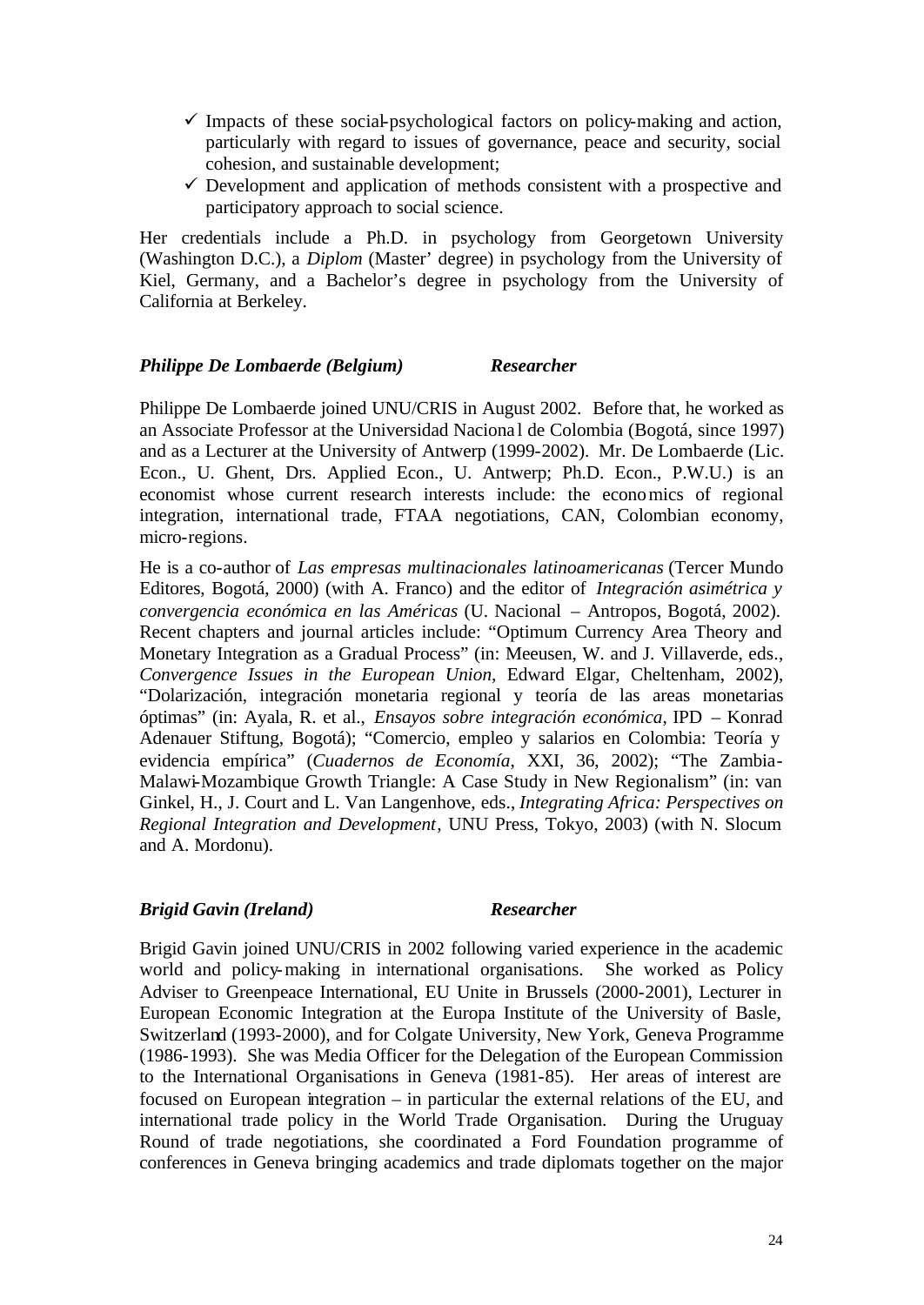issues under negotiation. She has published on a number of EU policy areas including services, digital broadcasting and investment. Her most recent publication is *The European Union and Globalisation: Towards Global Democratic Governance* (Edward Elgar, 2001). Her university education has been international and interdisciplinary, obtaining a B.Soc.Sc. from University College Dublin, an M.A. from the Fletcher School of Law and Diplomacy (US) and a Ph.D. from the Graduate Institute of International Studies in Geneva, Switzerland.

#### *Aurora Mordonu (Romania) Research Assistant*

Aurora Maria Mordonu graduated from the College of Europe (Bruges) in 2002 and she holds a Masters of Arts in European Economic Studies. With a previous background in economics, her final dissertation was entitled "The integration of bond markets in the Euro zone- is co-ordination necessary?" She gained valuable practical experience of the structure and formulation of EU policies during her stage at the European Commission, Directorate General Economic and Financial Affairs. Her undergraduate studies were pursued at the Academy of Economic Studies, in Bucharest, Romania.

At UNU/CRIS her current research subject is " EU-Russia partnership- evolution and prospects", which is also her PhD topic at the University of Gent, within a UNU/Cris-RUG bilateral programme. Together with Nikki Slocum and Philippe De Lombaerde, she is the author of **"***The Zambia-Malawi-Mozambique Growth Triangle (ZMM-GT): A Case Study of New Regionalism in Africa"*. At the Euro Conference- European Union Evaluation Policy that took place in Barcelona in December 2002, she presented a paper entitled "*Evaluation of the EU assistance policy to Russia within the TACIS programme"*.

#### *David Francis (Sierra Leone) Associated Research Fellow*

Dr. David Francis is a lecturer in Peace Studies at the University of Bradford, United Kingdom. His area of specialisation is peace, security and conflict development in Africa. David has written extensively on African economic and security regionalisms. He is the author of '*The Politics of Economic Regionalism: Sierra Leone in ECOWAS'*, Aldershot: Ashgate, 2001 and the forthcoming '*Uniting Africa: Building Regional Security Systems*', Boulder: Lynne Rienner.

His new research and teaching focus is on peace and conflict studies in Africa, and works closely with United Nations University for Peace Africa Programme on strengthening the capacity for Education and Peace.

David's work with UNU/CRIS as Associate Research Fellow, focuses on a research project that links peace, security and regional integration in Africa.

### *Fredrik Söderbaum (Sweden) Associated Research Fellow*

Fredrik Söderbaum is an associate research fellow at UNU/CRIS and mainly based at Peace and Development Research, Göteborg University (Padrigu). His main research interest is the theory and comparative study of the new regionalism, with a special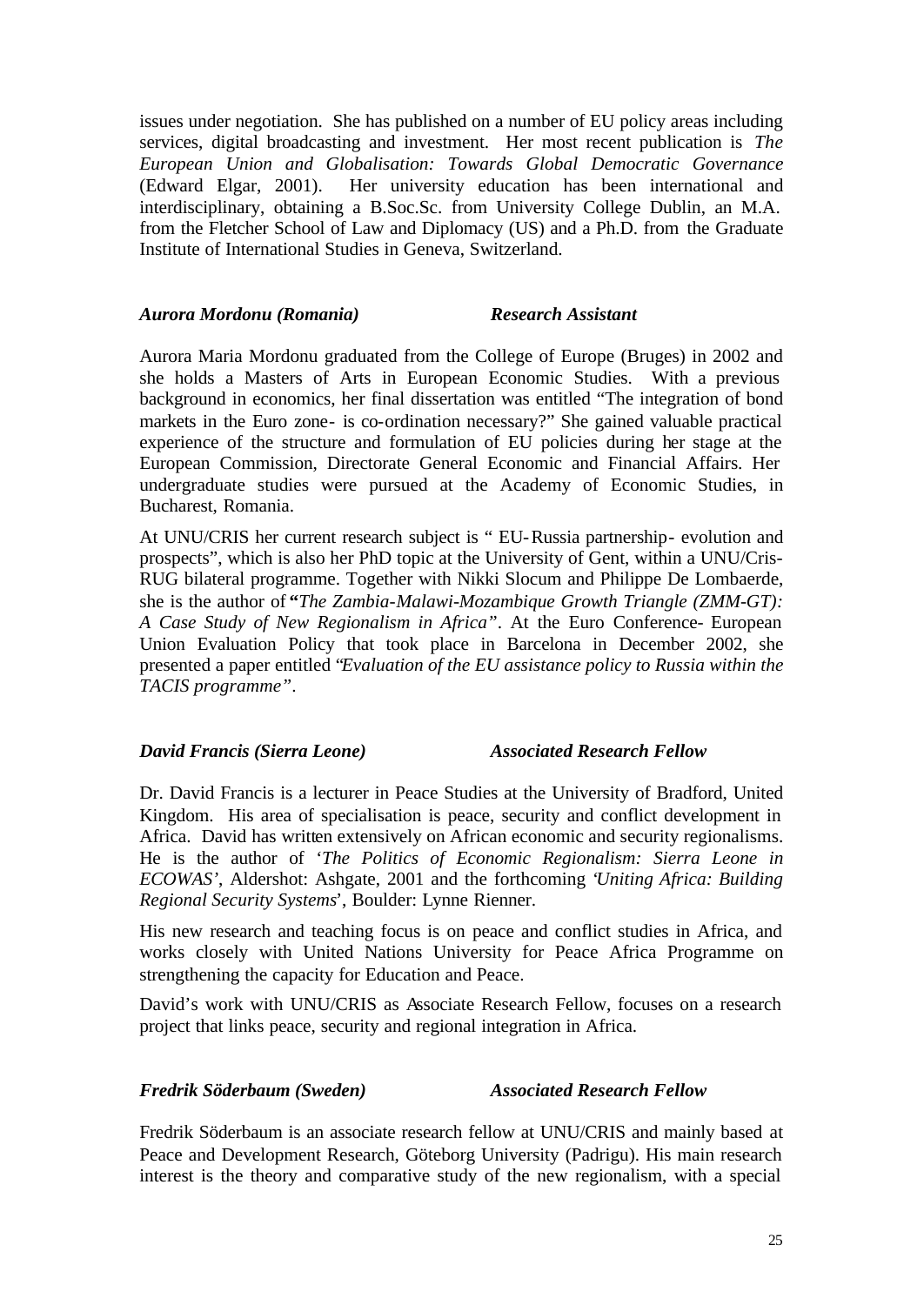focus on Africa. Recent books are *Regionalization in a Globalizing World* (co-editor with Michael Schulz and Joakim Öjendal, 2001); *The Political Economy of New Regionalism in Southern Africa* (PhD dissertation, 2002); *New Regionalism in Africa* (co-editor with Andrew Grant, 2003, in press); and *Reconstructing the Maputo Development Corridor in the Context of Globalization* (co-editor Ian Taylor, 2003, in press). Ongoing research projects, all which involve a number of UNU/CRIS researchers, include *Microregionalism in Africa*; *Comparative microregionalism*; and *Policy coordination between EU and the member states***.**

#### *Noël Neven (Belgium) Finance and Administrative Officer*

Noël Neven, a Belgian national, joined UNU/CRIS on January 1<sup>st</sup>, 2002. His major responsibility is to manage, in close consultation with the Director, the financial and administrative resources for the effective accomplishment of the work of the programme.

Prior to that, he worked as a chief accountant in the private sector.

#### *Pascale Vantorre (Belgium) Secretary to the Director*

Pascale Vantorre, a Belgian national, joined after her studies 'Management Assistant' the economics department of the College of Europe end of 1991. Since June 2000 she has been seconded to UNU/CRIS where she is assisting the Director and the Senior Researcher. Pascale Vantorre is also webmaster.

#### *Eveline Snauwaert (Belgium) Secretary to the Researchers*

Eveline Snauwaert, a Belgian national, joined UNU/CRIS in October 2002 as secretary where she assists the researchers and does supporting work for several research programmes.

In 2001, she completed her secretarial studies with languages with distinction at the "Katholieke Hogeschool Brugge-Oostende" in Bruges. Prior to her job at UNU/CRIS, she worked as administrative assistant for an international law firm in Rue de la Loi, Brussels.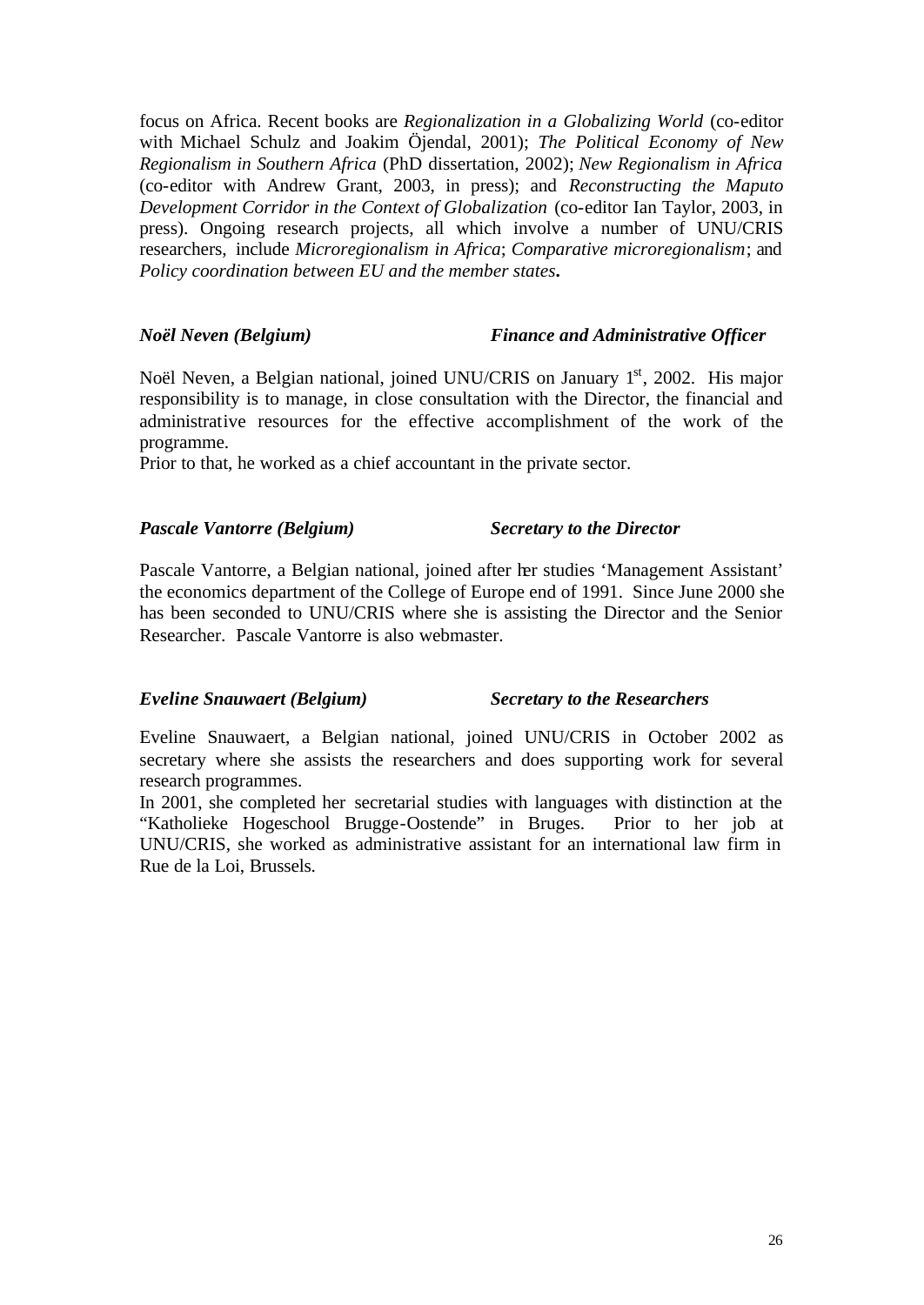# *5. Accounts*

| Income                                                    | <b>Budget 2001</b> | % of 2001<br>budget | Budget 2002 | $\frac{96}{6}$ of 2002<br>budget |
|-----------------------------------------------------------|--------------------|---------------------|-------------|----------------------------------|
| Operating contribution from<br>the Flemish Government (a) | €372.000           | $100\%$             | €960.000    | 79,10 %                          |
| Specific project related income (b)                       |                    |                     | €191.966    | 15,80 %                          |
| Transfer (c)                                              |                    |                     | €62.525     | 5,10 %                           |

(a) Annual contribution from the Flemish Government to cover the Core Activities of UNU/CRIS.

(b) Specific income is related to external projects attracted by UNU/CRIS.

(c) Transfer of the outstanding balance (income) of the 2001 budget, to 2002.

| <b>Expenditures</b>              | <b>Budget 2001</b> | % of 2001<br>budget | <b>Budget 2002</b> | $\frac{96}{6}$ of 2002<br>budget |
|----------------------------------|--------------------|---------------------|--------------------|----------------------------------|
| Contribution to HQ (Tokyo)       | €122.000           | 32,80 %             | €200.000           | 16,47 %                          |
| Personnel costs                  | € 67.691           | 18,20 %             | €299.884           | 24,69 %                          |
| Academic activities              | €56.825            | 15,28 %             | €553.530           | 45,58 %                          |
| Working (and installation) costs | € 62.959           | 16,92 %             | €161.077           | 13,26 %                          |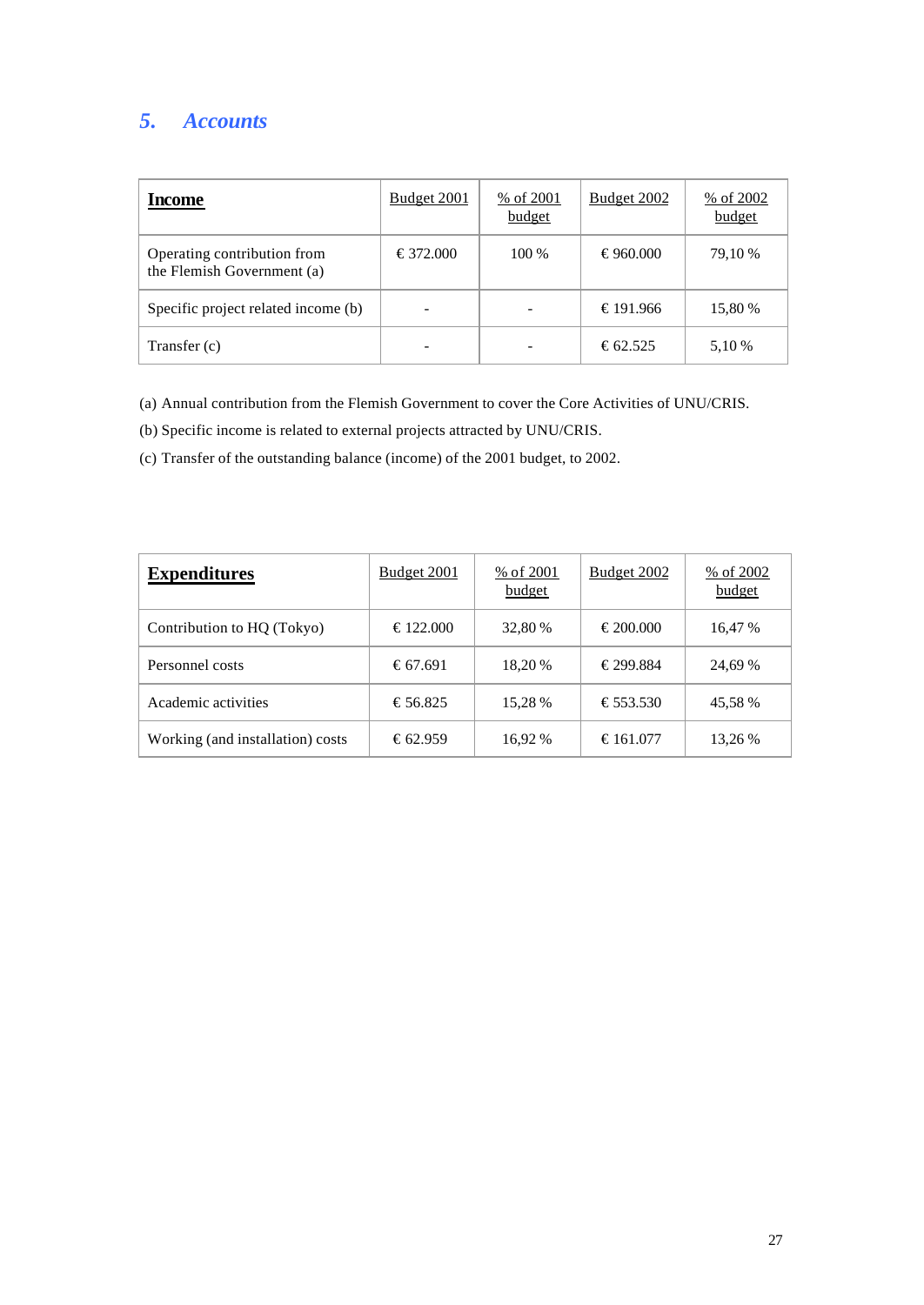### **Annexes**

#### *1. Publications and Disseminations*

Paper presentations:

- ¸ Luk Van Langenhove: *"Rethinking the Social Sciences: Initiatives from Multilateral Organisations*", Paper presented at Belgian E.U. Presidency Conference "Unity and Diversity", Bruges, Belgium (29-30 October 2001).
- ¸ Luk Van Langenhove: "*Contribution of Belgian Research to the Progress of Science and the Role of the Belgian Science in the Process of the European Integration*" at the conference "Science and European Integration: the Belgian and Hungarian Experience, Brussels, Belgium (19 November 2001).
- ¸ Nikki Slocum: "*Regional Integration as a Social Sciences Problem*", Paper presented at the Workshop "Regionalism and Regionalisation in World Society", Bielefeld, Germany (30 November – 2 December 2001).
- ¸ Philippe De Lombaerde: *"Globalización, empleo y salarios: Asia, América Latina y Colombia"*, Paper presented at the Conference "África y Asia en Colombia: Visiones, retos y perspectivas para la cooperación Sur-Sur. V Congreso Nacional ALADAA-Colombia", Universidad Externado de Colombia, Bogotá, Colombia (29-30 April, 2002).
- ¸ Luk Van Langenhove: "*Science and Technology Foresight in Europe: A Prospective View*", Paper presented at the Foresight conference, Seville, Spain (13-15 May 2002).
- ¸ Luk Van Langenhove: *"The Future of Sovereignty in Europe: Introduction to the Roundtable in Honour of Rector P.W.C. Akkermans*", paper presented at the Comparative Interdisciplinary Studies Section/International Studies Association (CISS/ISA) International Conference, Bruges, Belgium (5-6 July 2002).
- ¸ Brigid Gavin: "*The Future of Sovereignty in Europe From an Economic Perspective"*, paper presented at the Comparative Interdisciplinary Studies Section/International Studies Association (CISS/ISA) International Conference, Bruges, Belgium (5-6 July 2002).
- ¸ Nikki Slocum: "*A Social Psychological Framework for Creating a Culture of Peace: Applying Insights from Positioning Theory"*, paper presented at the Conference "Mideast Regional Security Dilemmas: Searching for Solutions", Bruges, Belgium (13-16 July 2002).
- ¸ Mary Farrell: "*Governance, Reform, and the Future of the European Union",*  paper presented at the American Political Science Association annual meeting, Boston, US (29 Aug.- 1 Sept.)
- ¸ Luk Van Langenhove: *"Thinking, Debating and Shaping the Future: Foresight for Europe"*, paper presented at the Conference "Europe: Regions Shaping the Future", Brussels (24-25 September 2002).
- ¸ Luk Van Langenhove: Participation to a panel on "*Models and Modes of Analysis"* at the workshop "Global and Regional Security Governance"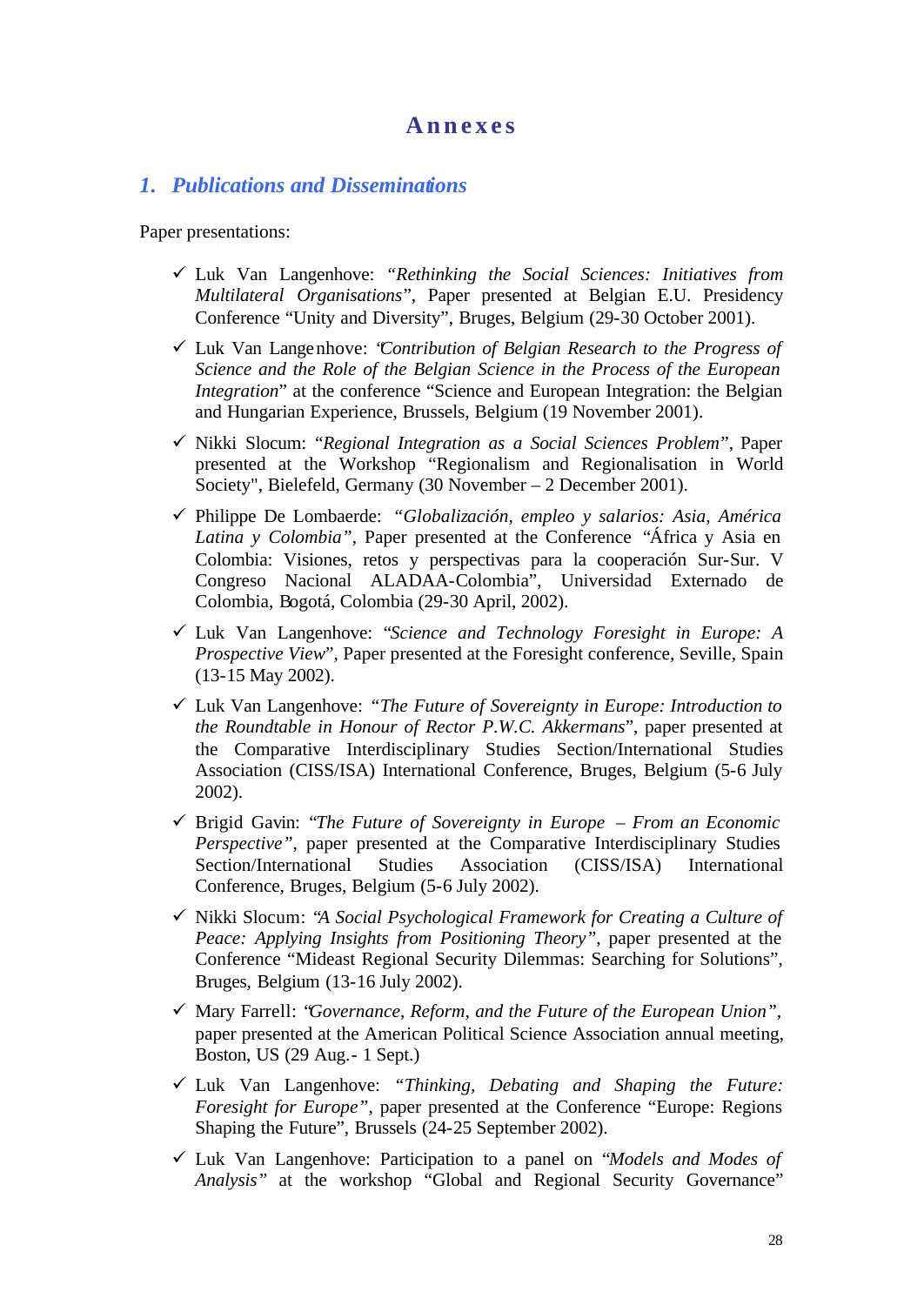organised by the Institute on Global Conflict and Co-operation (UCLA) and the Institute for International Comparative Area Studies (UCSD), San Diego (3 October 2002).

- ¸ Luk Van Langenhove: "*Connecting Citizens to the Regions*", paper presented at the Comparative Interdisciplinary Studies Section (CISS) Millennium Series Workshop "Communication, Technology, and the International System in the Twenty First Century", Heidelberg, Germany (10 November 2002).
- ¸ Mary Farrell: "*The European Union's Trade Policy: Institutional Structures and Shaping Forces"*, paper presented at the Conference "Vietnam and the European Union: Towards Closer International Relations" (12-13 November 2002)
- ¸ Luk Van Langenhove: "*Strengthening the Generative Power of the Social Sciences"*, keynote paper presented at the Vienna Conference, International Social Sciences Council (ISSC), December 2002.

Publications in 2002:

- ¸ David Francis: *Uniting Africa: Building Regional Security Systems*, Boulder: Lynne Rienner.
- $\checkmark$  Brigid Gavin: "The Role of the European Union in Global Financial Governance", paper published on the official website of the European Convention in preparation for the Official Session between Civil Society and the Convention Meeting in the European Parliament.
- $\checkmark$  Brigid Gavin: "The Role of the European Union in Global Trade Governance", paper published on the official website of the European Convention in preparation for the Official Session between Civil Society and the Convention Meeting in the European Parliament.
- $\checkmark$  Rom Harré and Nikki Slocum: "Disputes as Complex Social Events: On the Uses of Positioning Theory", *Common Knowledge*, vol. 9, issue 1, pp. 100- 118.
- $\checkmark$  Nikki Slocum and Luk Van Langenhove: "Integration Speak: Introducing Positioning Theory in Regional Integration Studies", in: R. Harré and F. Moghaddam (Eds.), *The Self and Others: Positioning Individuals and Groups in Personal Political and Cultural Contexts*, Praeger/Greenwood, in press.
- $\checkmark$  Brigid Gavin and Luk Van Langenhove: "Trade in a World of Regions", in: S. Woolcock and G. Sampson, *Looking at Regional Trade Agreements Afresh*, Tokyo: UNU Press (in press).
- $\checkmark$  Hans van Ginkel and Luk Van Langenhove: "Introduction and Context", in: Hans van Ginkel, Julius Court and Luk Van Langenhove (Eds.), *Integrating Africa: Perspectives on Regional Integration and Development*, Tokyo: UNU Press.
- $\checkmark$  Nikki Slocum, Aurora Mordonu and Philippe De Lombaerde: "The Zambia-Malawi-Mozambique Growth Triangle: A Case Study in New Regionalism", in: Hans van Ginkel, Julius Court and Luk Van Langenhove (Eds.),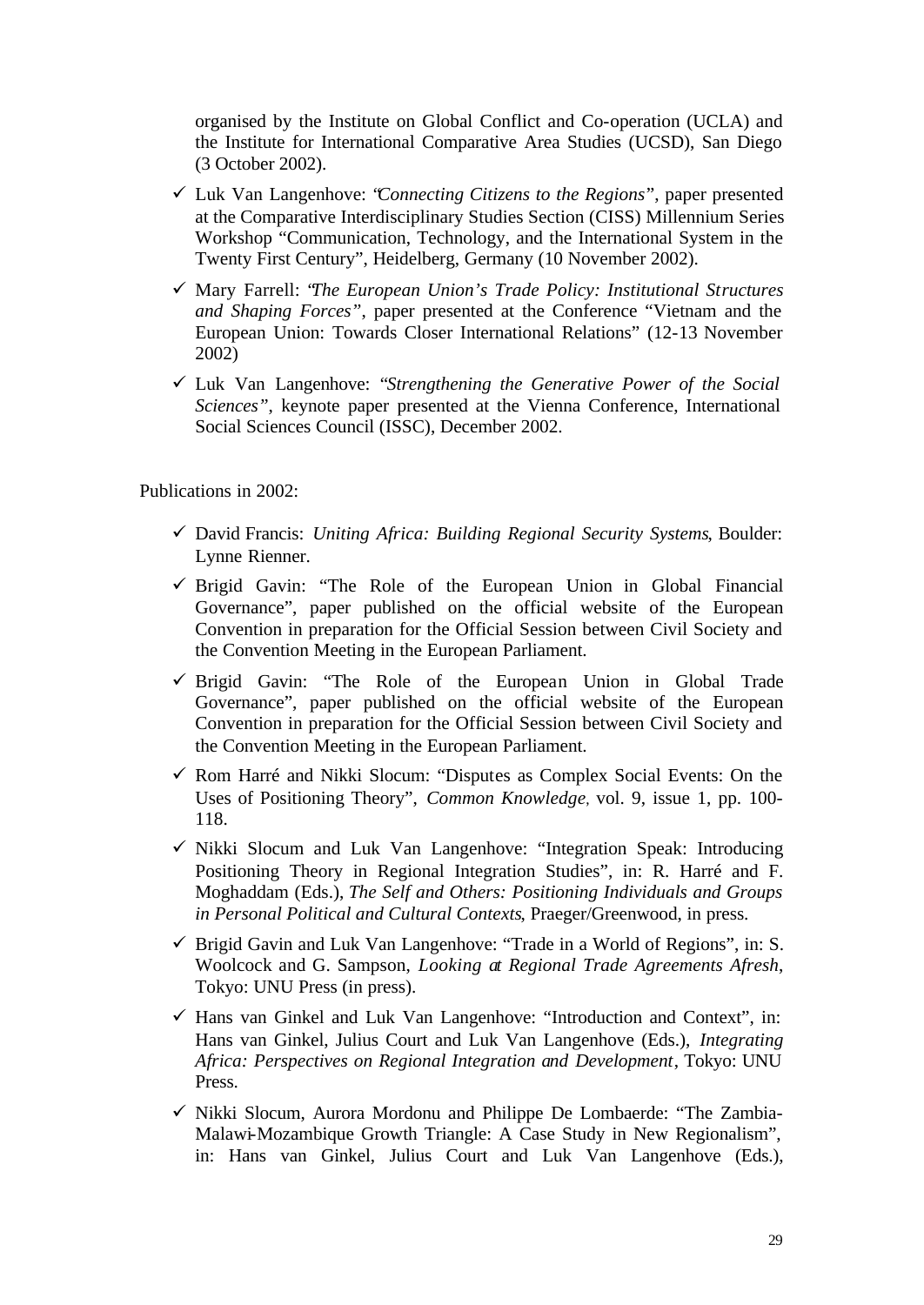*Integrating Africa: Perspectives on Regional Integration and Development*, Tokyo: UNU Press.

- ¸ Nikki Slocum: "Foreword" in: Claudia Schmidt, *Souvenirs du passé ou acteurs d'avenir? Une étude comparative sur l'importance de la télévision régionale à l'époque de l'intégration européenne*, Mémoire de fin de second cycle universitaire en relations internationales, Strasbourg II: Université Marc Bloch.
- $\checkmark$  David Francis: "Formal Regional Integration in Africa: the case of ECOWAS", in: Hans van Ginkel, Julius Court and Luk Van Langenhove (Eds.), *Integrating Africa: Perspectives on Regional Integration and Development*, Tokyo: UNU Press.
- $\checkmark$  Mary Farrell: "The European Union's Trade Policy: Institutional Structure and Shaping Forces", in Mary Farrell, Dang The Truyen, Bui Khoat (Eds.), *Vietnam and the European Union. Meeting the Challenge of Cooperation*, Hanoi: Centre for European Studies.
- $\checkmark$  Mary Farrell: "Meeting the Conditions of Monetary Union: The Challenge to the Spanish Model of Regionalisation", *Journal of Southern Europe and the Balkans*, vol. 4, no. 2.
- $\checkmark$  Philippe De Lombaerde: "Dolarización, integración monetaria regional y teoría de las areas monetarias óptimas", in: R. Ayala et al., *Ensayos sobre integración económica*, Bogotá: IPD – Konrad Adenauer Stiftung, pp. 69-74.
- $\checkmark$  Philippe De Lombaerde: 'Integración asimétrica'', in: P. De Lombaerde (Ed.), *Integración asimétrica y convergencia económica en las Américas*, Bogotá: Universidad Nacional de Colombia – Antropos, pp. 15-32.
- $\checkmark$  Philippe De Lombaerde and Andrés Franco: "Integración regional, inversión extranjera directa, localización industrial y convergencia", in: De Lombaerde, P. (Ed.), *Integración asimétrica y convergencia económica en las Américas*, Bogotá: Universidad Nacional de Colombia – Antropos, pp. 65-73.
- $\checkmark$  Philippe De Lombaerde: "Los choques asimétricos y la teoría de las áreas monetarias óptimas", in: P. De Lombaerde (Ed.), *Integración asimétrica y convergencia económica en las Américas*, Bogotá: Universidad Nacional de Colombia – Antropos, pp. 107-130.
- $\checkmark$  Philippe De Lombaerde and Germán Pineda: "Diferencias culturales e integración económica regional. Hacia una operacionalización de los conceptos", in: P. De Lombaerde (Ed.), *Integración asimétrica y convergencia económica en las Américas*, Bogotá: Universidad Nacional de Colombia – Antropos, pp.131-155.
- $\checkmark$  Philippe De Lombaerde, Giovanna Carrillo and Ana María Reyes: "Integración" monetaria gradual en la CAN y teoría de las áreas monetarias óptimas", in: P. De Lombaerde (Ed.), *Integración asimétrica y convergencia económica en las Américas*, Bogotá: Universidad Nacional de Colombia – Antropos, pp. 293-300.
- $\checkmark$  Philippe De Lombaerde: "La economía política del ingreso de Canadá al Tratado de Libre Comercio de América del Norte (NAFTA)", in: P. De Lombaerde (Ed.), *Integración asimétrica y convergencia económica en las Américas*, Bogotá: Universidad Nacional de Colombia – Antropos, pp. 357-384.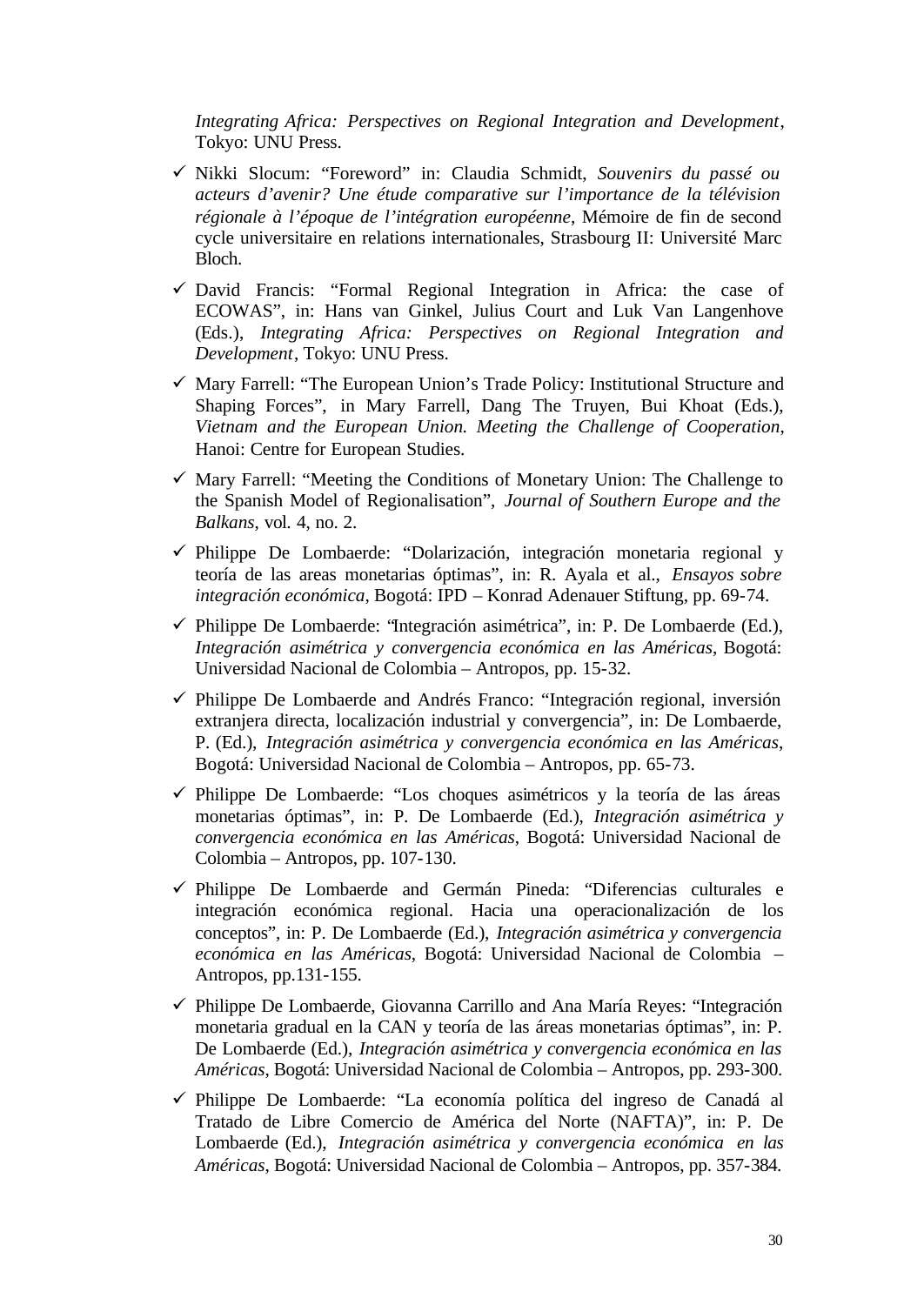- ¸ Philippe De Lombaerde: "El sector externo en las campañas electorales presidenciales en Colombia", in: L.A. Restrepo (Ed.), *Síntesis 2002. Anuario Social, Politico y Económico de Colombia*, Bogotá: IEPRI. *http://www.analisispolitico.edu.co/sintesis/sintesis1.htm*
- ¸ Philippe De Lombaerde: "Optimum Currency Area Theory and Monetary Integration as a Gradual Process", in: Wim Meeusen (Ed.), Cheltenham: Edward Elgar, pp. 83-100.
- $\checkmark$  Philippe De Lombaerde and Francisco Robles: "La (no) neutralidad de los incentivos electorales. Elementos del análisis económico del derecho electoral", *Interlocuciones. Revista de Ciencia Política*, (1).
- $\checkmark$  Philippe De Lombaerde: "Sustitución de moneda y teoría de las áreas monetarias óptimas: un comentario", *Cuadernos de Economía*, vol. XXI (36), pp. 179-188.
- $\checkmark$  Philippe De Lombaerde: "Comercio, empleo y salarios en Colombia: Teoría y evidencia empírica", *Cuadernos de Economía*, vol. XXI (36), pp. 245-265.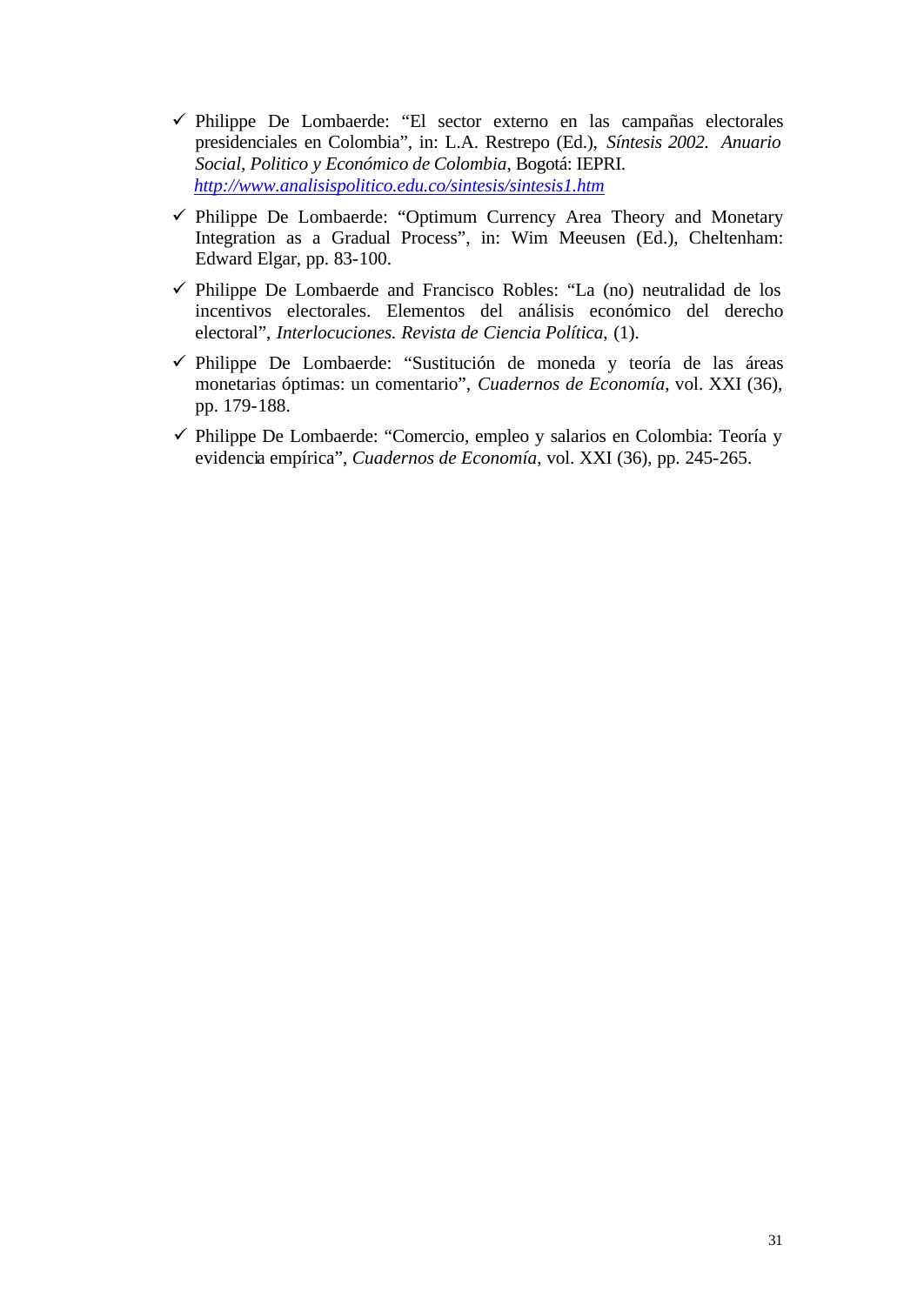# *2. List of Academic Meetings and Events*

#### **a. Meetings and events organised by UNU/CRIS**

- $\checkmark$  13-14 April 2002: Seminar on Conflict Prevention and Regional Integration in the Tran Caucasus, UNU/CRIS, Bruges, Belgium (organised by the Peace and Governance Programme).
- $\checkmark$  23 April 2002: Official Opening Ceremony of UNU/CRIS with guest-speaker Jean-Luc Dehaene, Minister of State and Vice-President of the European Convention on the Future of Europe on "*Europe: Cornerstone of a Multipolar World"*, Bruges, Belgium.
- $\checkmark$  2 May 2002: Seminar on "Mapping of Regional Integration", UNU/CRIS, Bruges, Belgium.
- $\checkmark$  10 June 2002: Presentation and discussions for the Zambia Mozambique Malawi-Growth Triangle (ZMM-GT) Business Plan designed by the World Bank/IFC Foreign Investment Advisory Services (FIAS), Tete, Mozambique.
- $\checkmark$  5-6 July 2002: Panel discussion on the 'Future of Sovereignty in Europe' at the Comparative Interdisciplinary Studies Section/International Studies Association (CISS/ISA) Fourth International Conference "Sovereignty and Globalisation: the new Realities of Managing the International System", Bruges, Belgium.
- $\checkmark$  14 October 2002: First UNU/CRIS Annual Lecture "From Trade-Led to Monetary-Led Regionalism: Why Asia in the  $21<sup>st</sup>$  Century will be Different to Western Europe in the 20<sup>th</sup> Century" by Prof. Dr. Richard Higgott, College of Europe, Bruges, Belgium.
- $\checkmark$  22-23 November 2002: Conference on Regional Integration and Global Economic Governance (co-organised with London School of Economics), Bruges, Belgium.
- $\checkmark$  29-30 November 2002: Conference on Regional Integration and Governance Network , Bruges, Belgium.
- $\checkmark$  15-16 December 2002: Workshop on Globalisations/New Regionalisms/ Development, Institute of Commonwealth Studies, University of London, cosponsored by UNU/CRIS and Social Sciences and Humanities Research Council of Canada (SSHRC) Research Development Initiative (RDI) in association with IPSA Research Committee #40 on 'New World Order(s)?  $\&$ EADI Working Group on 'New Regionalisms & Global Development', London, United Kingdom.

#### **b. Meetings and events attended by UNU/CRIS Staff members**

- $\checkmark$  13-14 December 2001: S & T Senior Officials' Meeting ALC-UE, College of Europe, Bruges, Belgium.
- $\checkmark$  22 January 2002: International European Studies Conference Declaration Laeken, Brussels, Belgium.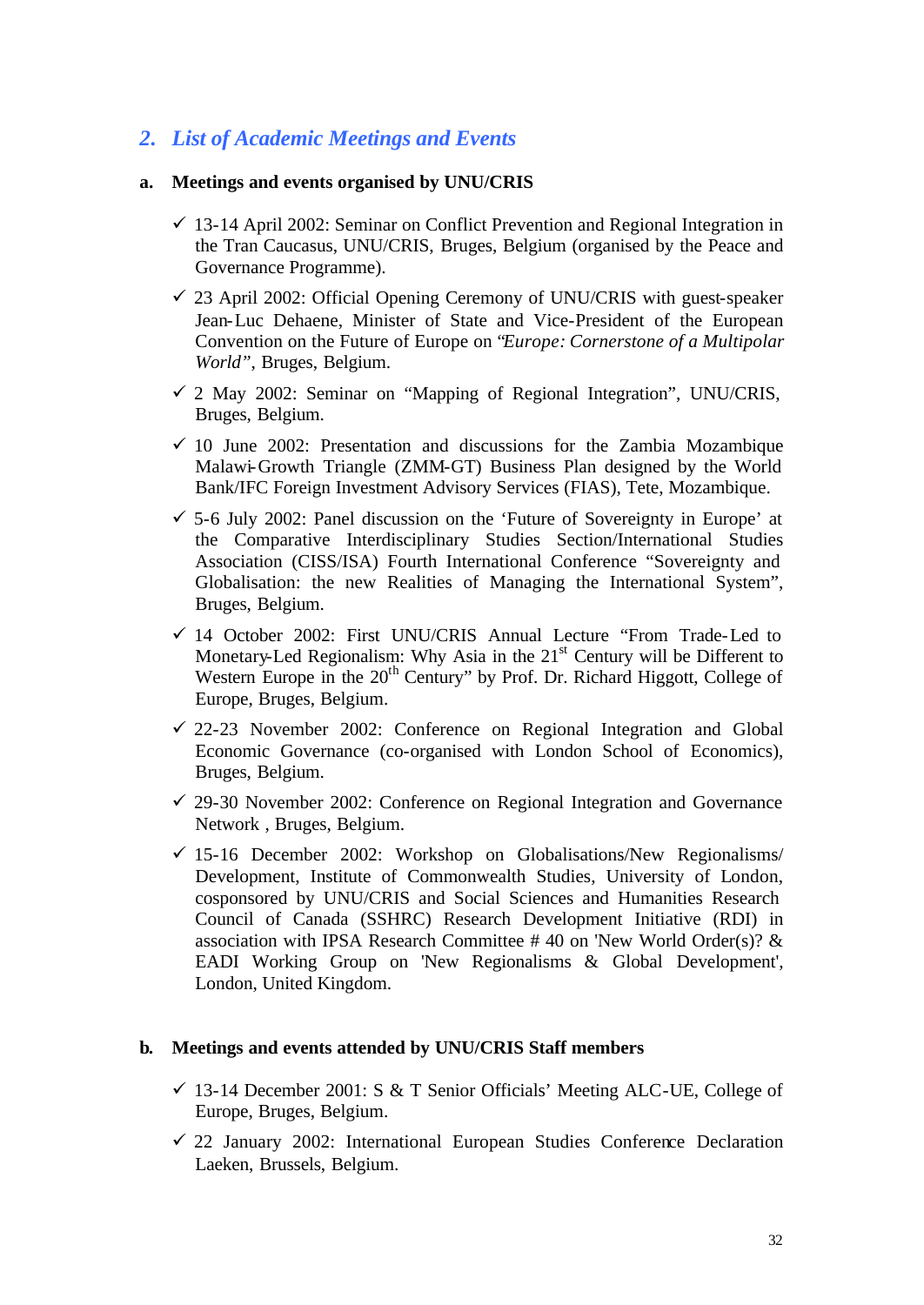- $\checkmark$  3-8 March 2002: Third African Development Forum (ADFIII), Addis Ababa, Ethiopia.
- $\checkmark$  19-20 March 2002: Ministerial Conference on Science and Technology of Latin America, the Caribbean and the European Union (WALCUE Meeting), Brasilia.
- $\checkmark$  24-27 March 2002: International Studies Association, New Orleans, United States of America.
- $\checkmark$  23 May 2002: African Day Forum, Tokyo, Japan.
- $\checkmark$  27-28 May 2002, Assisting Good Governance and Democracy, Berlin, Germany.
- $\checkmark$  26 June 2002: Workshop "A New Future for the Future Studies Networks", Brussels, Belgium.
- $\checkmark$  29 June 2002: "Hansa as an Economic and Cultural Vector of Contemporary Europe" at Jan Tanghe Stichting, Bruges, Belgium.
- $\checkmark$  29 August 1 September 2002: American Political Science Association 2002, Boston, United States of America.
- $\checkmark$  15-17 September 2002: Global Masters in Public Administration Meeting, The Hague, The Netherlands.
- $\checkmark$  24-25 September 2002: Europe's Regions Shaping the Future, The Role of Foresight, Brussels, Belgium.
- $\checkmark$  30 September 2002: Workshop organised by the University of California's Institute on Global Conflict and Co-operation and the Institute for International Comparative and Area Studies at UCSD on Global and Regional Security Governance, San Diego, United States of America.
- $\checkmark$  11-12 October 2002: Conference "Democracy and Legitimacy of the European Union and other International Organisations", European Parliament, Brussels, Belgium.
- $\checkmark$  15 October 2002: Workshop EU25+ "Building Europe and its Place in the World", Brussels, Belgium.
- $\checkmark$  11 November 2002: Workshop "The International Dimension of the European Research Area", Brussels, Belgium.
- $\checkmark$  12-13 November 2002: Conference "Vietnam and the European Union: Towards Closer International Relations", Hanoi, Vietnam.
- $\checkmark$  19-20 November 2002: Conference "The European Union in a World of Globalisation", The Institute for European Studies of the Vrije Universiteit Brussel, Brussels, Belgium.
- $\checkmark$  26 November 2002: Second International Conference on Globalisation chaired by Prime Minister Guy Verhofstadt, University of Leuven, Belgium.